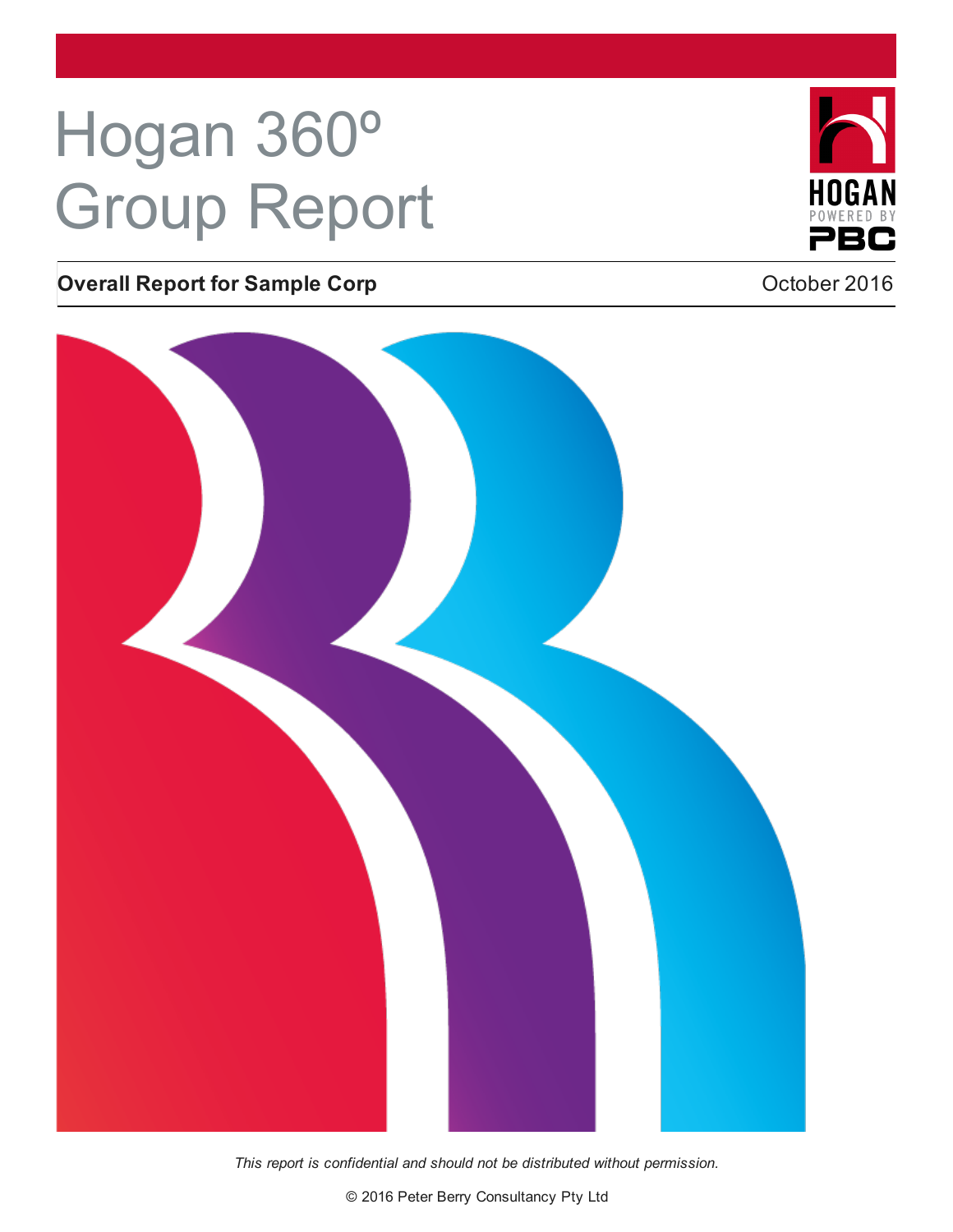### **Raters**

| Manager (Mgr) | 11 |
|---------------|----|
| Peer (Peer)   | 30 |
| Report (Rpt)  | 32 |
| Other (Oth)   | 3  |
| Self          | 7  |
|               |    |
| Total         | 83 |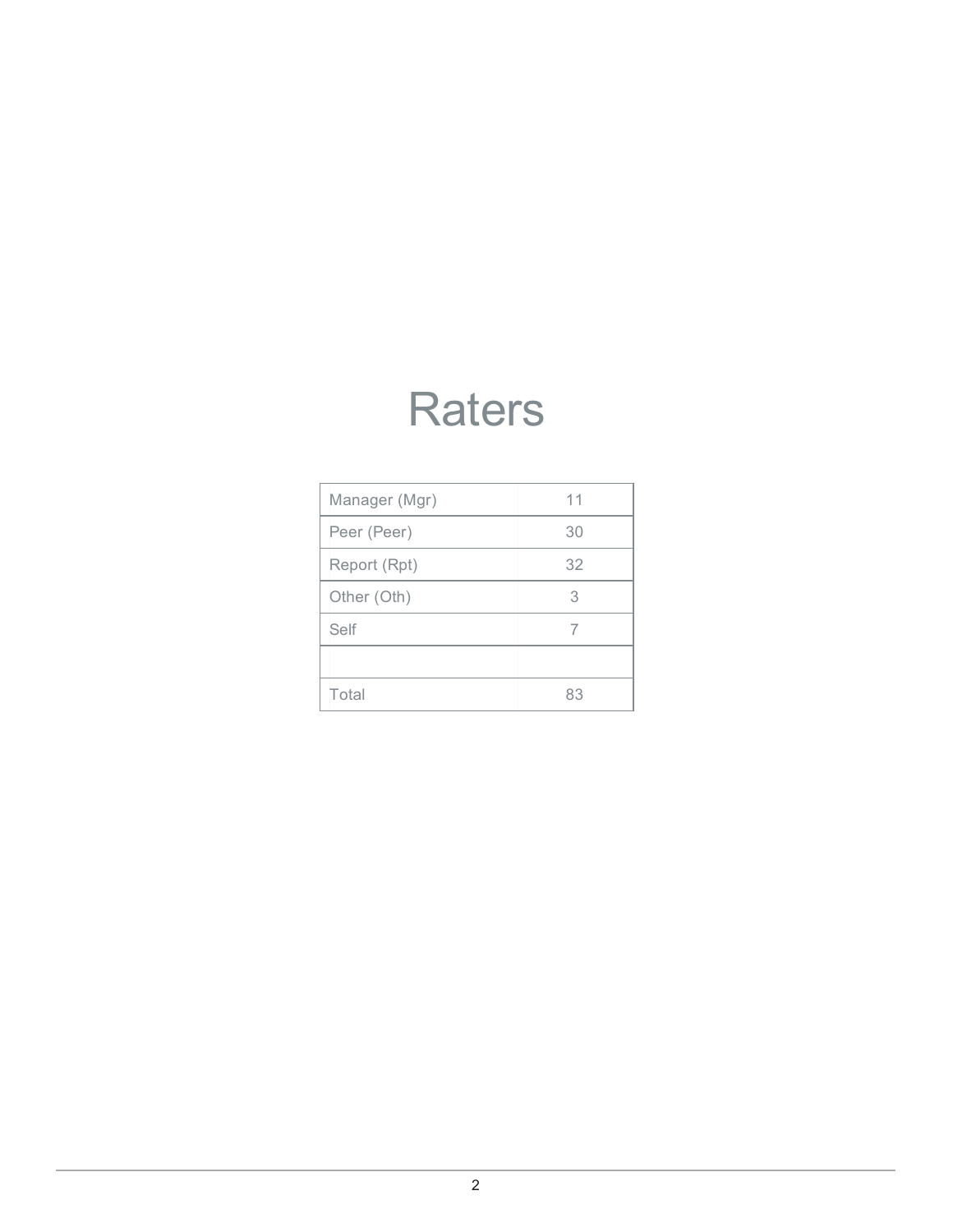### **Dverall**

#### **Reading and Interpreting Your Report**

The feedback in this group report is the aggregated results for the participants in the 360° feedback process.

It provides an invaluable opportunity for a team to celebrate its collective strengths and to develop action plans to address the opportunities.

These opportunities can be canvassed by the group.

It also provides a series of benchmarks against which individuals can compare themselves.



| <b>Name</b>          |  |
|----------------------|--|
| <b>Sample Corp</b>   |  |
| <b>Score</b>         |  |
| 5.3                  |  |
| <b>No. of Raters</b> |  |
| 76                   |  |

#### **Benchmarking your score**

By researching the results of thousands of managers, the benchmarking cutoffs are as follows:

| 10 <sup>th</sup> | 25 <sup>th</sup> | 50 <sup>th</sup> | 75 <sup>th</sup> | 90 <sup>th</sup> |
|------------------|------------------|------------------|------------------|------------------|
| percentile       | percentile       | percentile       | percentile       | percentile       |
| 4.8              | 5.2              | 5.5              | 5.8              | 6.0              |

#### **Scoring System**

The rating scale ranges from one to seven (1 to 7) with an option for raters to indicate Not Applicable. The rating scale is anchored by the following examples:

- Does not describe this group at all 1
- Does not describe this group much 2
- Does not describe this group very well 3
- Describes this group somewhat 4
- Describes this group well 5
- Describes this group very well 6
- Describes this group exactly 7
- N/A Not applicable / Not observed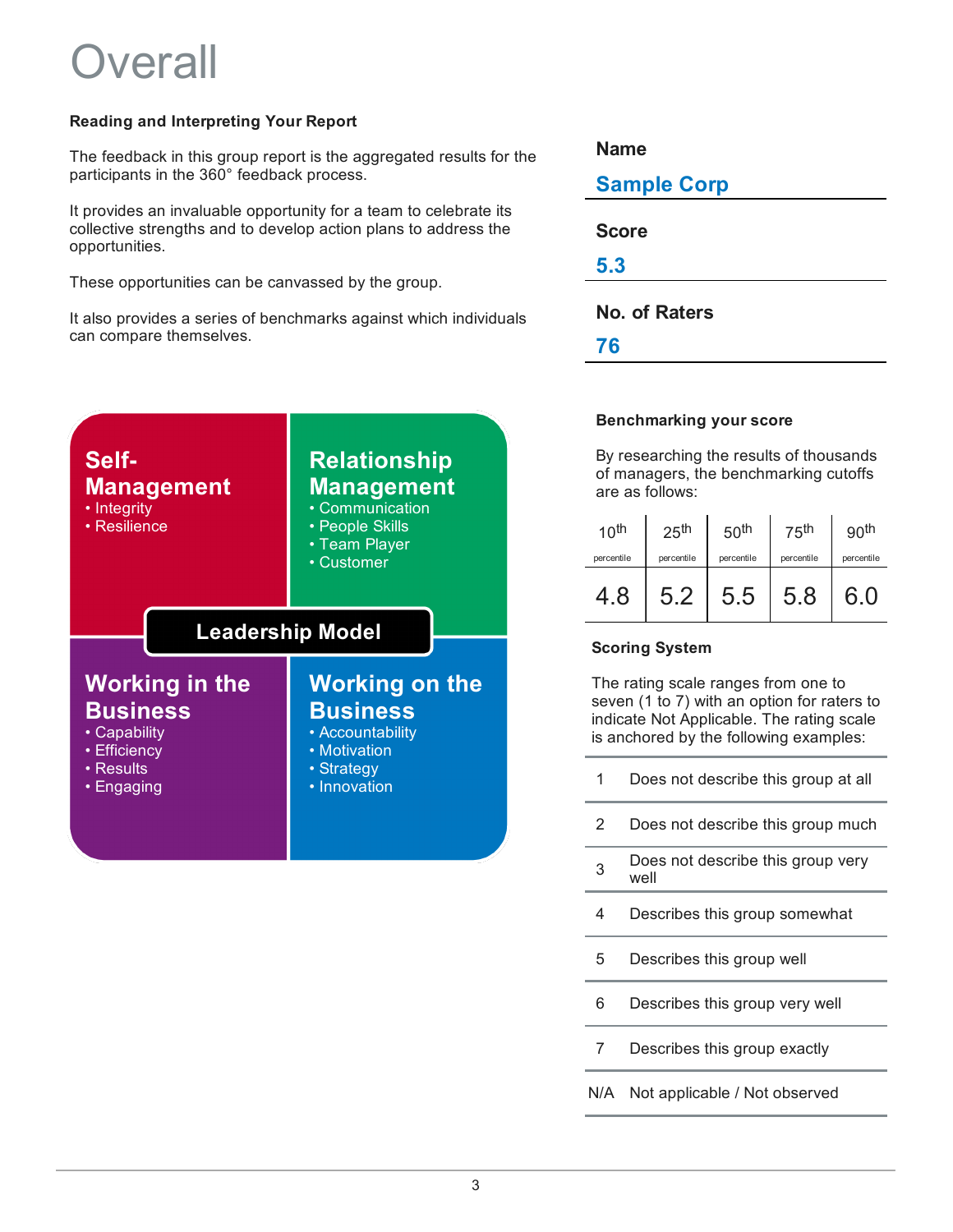## Overall Item Ratings

The rating form includes 50 items rated on a scale of 1 to 7 (see the rating scale on previous page). The table below contains the items in descending order. Read through them to identify any common themes among the highest and lowest rated items. The score is based on all who provided feedback, but does not include your self ratings.

| Rank | Your<br><b>Score</b> | Global<br>Average<br>Score | Item                                                                                               |
|------|----------------------|----------------------------|----------------------------------------------------------------------------------------------------|
| 1    | 6.3                  | 6.0                        | This group is hardworking and has a good work ethic                                                |
| 2    | 6.0                  | 5.9                        | This group has the right industry experience to be very effective                                  |
| 3    | 5.9                  | 5.9                        | This group behaves to very high ethical standards                                                  |
| 4    | 5.9                  | 5.9                        | This group has the right knowledge and ability to be very effective                                |
| 5    | 5.8                  | 5.7                        | This group consistently applies our organization's policies to avoid double<br>standards           |
| 6    | 5.8                  | 5.7                        | This group has the passion to make a difference                                                    |
| 7    | 5.8                  | 5.5                        | This group is very competitive and driven                                                          |
| 8    | 5.7                  | 5.6                        | This group is assertive and energetic                                                              |
| 9    | 5.7                  | 5.4                        | This group holds others accountable for completing their work                                      |
| 10   | 5.6                  | 5.8                        | This group completes work in a professional manner                                                 |
| 11   | 5.6                  | 5.7                        | This group performs to a high standard on challenging assignments                                  |
| 12   | 5.6                  | 5.6                        | This group consistently delivers good results                                                      |
| 13   | 5.6                  | 5.7                        | This group brings a positive attitude to work                                                      |
| 14   | 5.6                  | 5.2                        | This group holds people accountable to the organization's values and<br>expectations               |
| 15   | 5.6                  | 5.3                        | This group always looks for improvement opportunities and to deliver better<br>results             |
| 16   | 5.5                  | 5.5                        | This group produces high-quality and error-free work                                               |
| 17   | 5.5                  | 5.4                        | This group sets high expectations for performance and performance<br>improvement                   |
| 18   | 5.5                  | 5.4                        | This group thinks long-term about new opportunities                                                |
| 19   | 5.4                  | 5.8                        | This group treats people with respect                                                              |
| 20   | 5.4                  | 5.5                        | This group treats people fairly and without favoritism                                             |
| 21   | 5.4                  | 5.6                        | This group presents ideas and concepts clearly while speaking                                      |
| 22   | 5.4                  | 5.4                        | This group has very effective time management and organizational skills                            |
| 23   | 5.4                  | 5.4                        | This group is very effective in setting and managing his/her work priorities                       |
| 24   | 5.3                  | 5.4                        | This group encourages those working in different areas to pull together to achieve<br>common goals |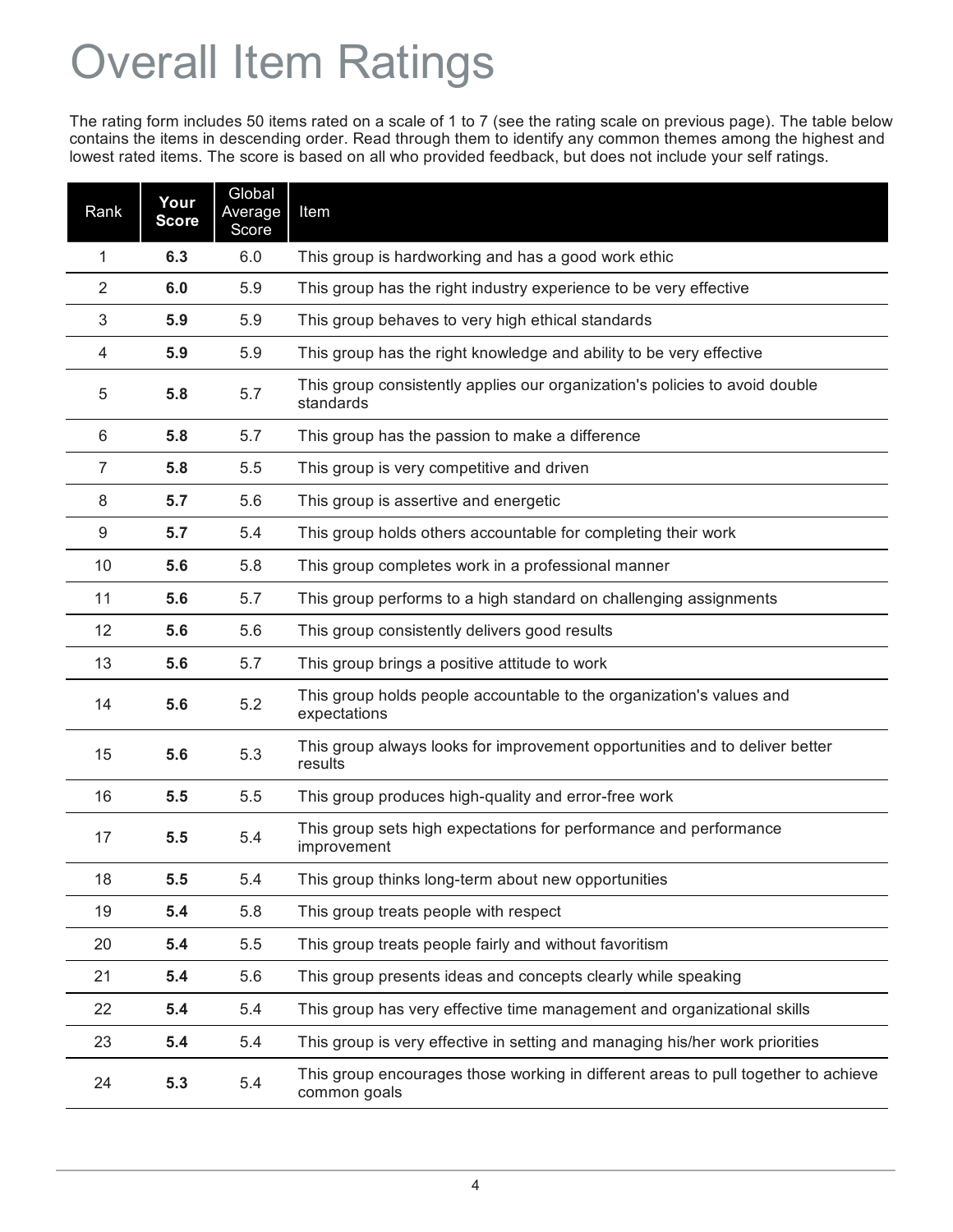| Rank | Your<br><b>Score</b> | Global<br>Average<br>Score | Item                                                                                                             |
|------|----------------------|----------------------------|------------------------------------------------------------------------------------------------------------------|
| 25   | 5.3                  | 5.6                        | This group is enthusiastic about improving customer service                                                      |
| 26   | 5.3                  | 5.3                        | This group effectively uses goals and performance indicators to drive improved<br>performance                    |
| 27   | 5.3                  | 5.1                        | This group recognizes and challenges poor performance in others                                                  |
| 28   | 5.2                  | 5.6                        | This group is always open and straightforward and communicates honestly                                          |
| 29   | 5.2                  | 5.5                        | This group manages emotions maturely and intelligently in stressful situations                                   |
| 30   | 5.2                  | 5.5                        | This group has very good communication skills                                                                    |
| 31   | 5.2                  | 5.4                        | This group has strong influencing and negotiation skills                                                         |
| 32   | 5.2                  | 5.5                        | This group has taken initiatives to promote a customer service focus in his/her<br>work area                     |
| 33   | 5.1                  | 5.3                        | This group makes people feel valued                                                                              |
| 34   | 5.1                  | 5.4                        | This group appropriately shares resources, knowledge, and time                                                   |
| 35   | 5.1                  | 5.4                        | This group often suggests new and original ideas                                                                 |
| 36   | 5.0                  | 5.3                        | This group has excellent people skills                                                                           |
| 37   | 5.0                  | 5.5                        | This group builds trust and loyalty with others                                                                  |
| 38   | 5.0                  | 5.2                        | This group builds very strong relationships with others                                                          |
| 39   | 5.0                  | 5.2                        | This group is very effective in setting long-term stretch goals                                                  |
| 40   | 5.0                  | 5.4                        | This group promotes and communicates a long-term vision for our organization                                     |
| 41   | 4.9                  | 5.6                        | This group is polite and considerate, never rude or abrasive                                                     |
| 42   | 4.9                  | 5.5                        | This group is calm and even tempered, not volatile or moody                                                      |
| 43   | 4.9                  | 5.3                        | This group shares information and keeps people informed                                                          |
| 44   | 4.9                  | 5.4                        | This group's behavior provides a positive role model for others                                                  |
| 45   | 4.9                  | 5.5                        | This group is always friendly, warm, and thoughtful in relationships with others                                 |
| 46   | 4.9                  | 5.4                        | This group uses customer feedback to drive improved performance                                                  |
| 47   | 4.9                  | 5.2                        | This group works hard to improve morale                                                                          |
| 48   | 4.9                  | 5.2                        | This group helps create a positive working environment that encourages people<br>to work to their full potential |
| 49   | 4.8                  | 5.3                        | This group has high self-awareness around personal improvement opportunities                                     |
| 50   | 4.8                  | 5.2                        | This group is effective in coaching and developing others                                                        |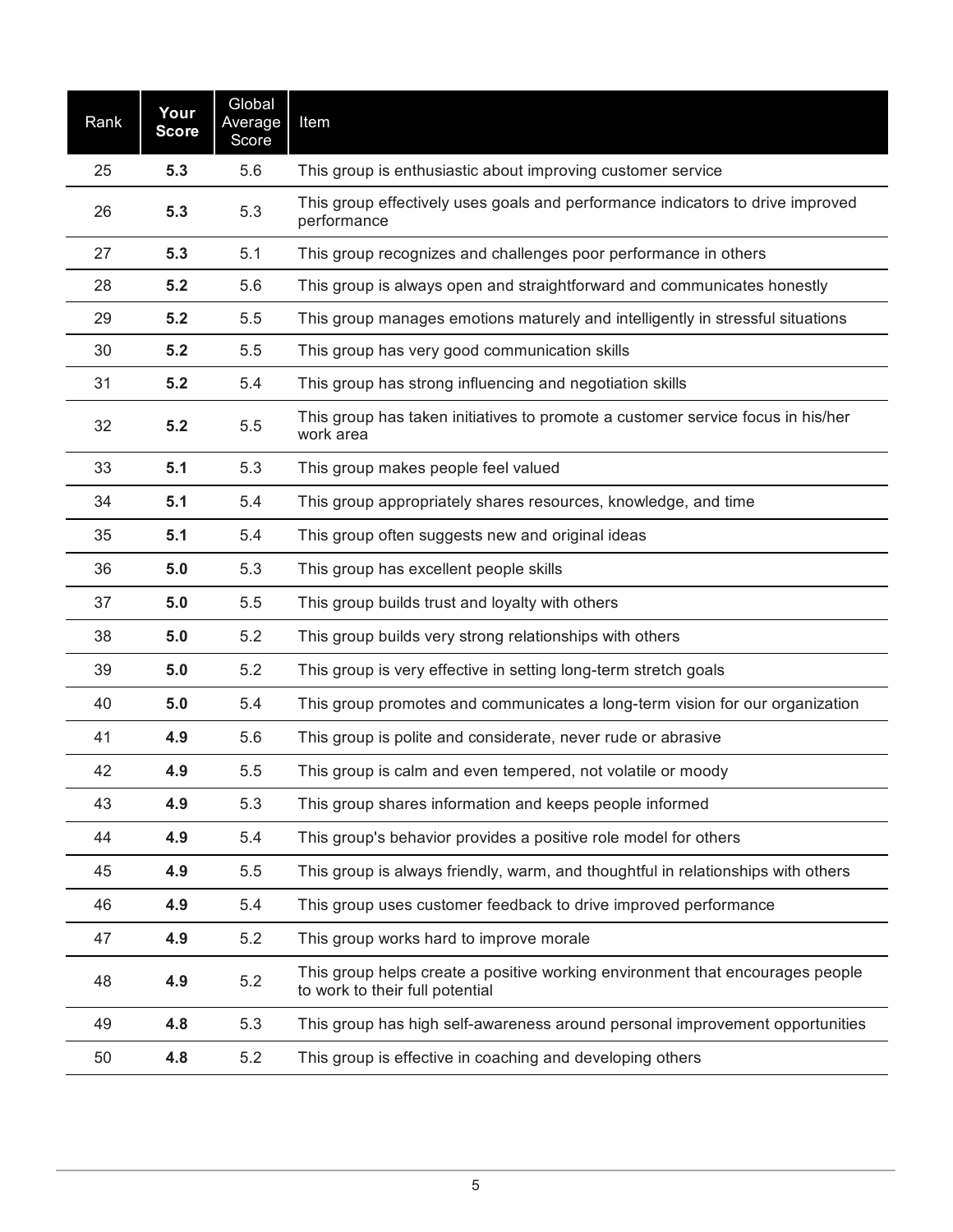### Leadership Competencies

Each of the questions in the previous section is linked to one of the four leadership quadrants.



*Self-Management* refers to personal awareness, self-regulation, stress management, resilience, transparency and authenticity. It describes the process of managing one's emotions maturely to achieve the best outcomes. It may require positive self-talk and recovery periods to fuel peak performance in turbulent times and avoiding burn out. Successful self-management requires management of yourself and taking care of your brand and reputation.

*Relationship Management* refers to the ability to achieve better results through better relationships. It is about getting along with others in order to get ahead. It can involve the ability to build trusting, loyal relationships with stakeholders to support retention and performance. Successful relationship management requires recognition that your own level of performance relies on the performance of your team, which in turn relies on their engagement.

*Working in the Business* refers to having the experience, capability and efficiency to consistently deliver great results. It requires having the energy, passion and competitive drive to stay in the performance zone. Success in this area can involve smarter prioritization of work, more delegation, better time management and more effective goal setting. It is about achieving service and operational excellence in a timely, efficient manner.

*Working on the Business* refers to adding extra value through innovation and strategic planning, and building motivated, accountable teams. Success in this area can involve long-term planning to achieve competitive advantage and delivering results through high-performing cultures. Leading change requires spending more time on the business, having a planning cycle, conducting regular planning reviews, and challenging poor performers.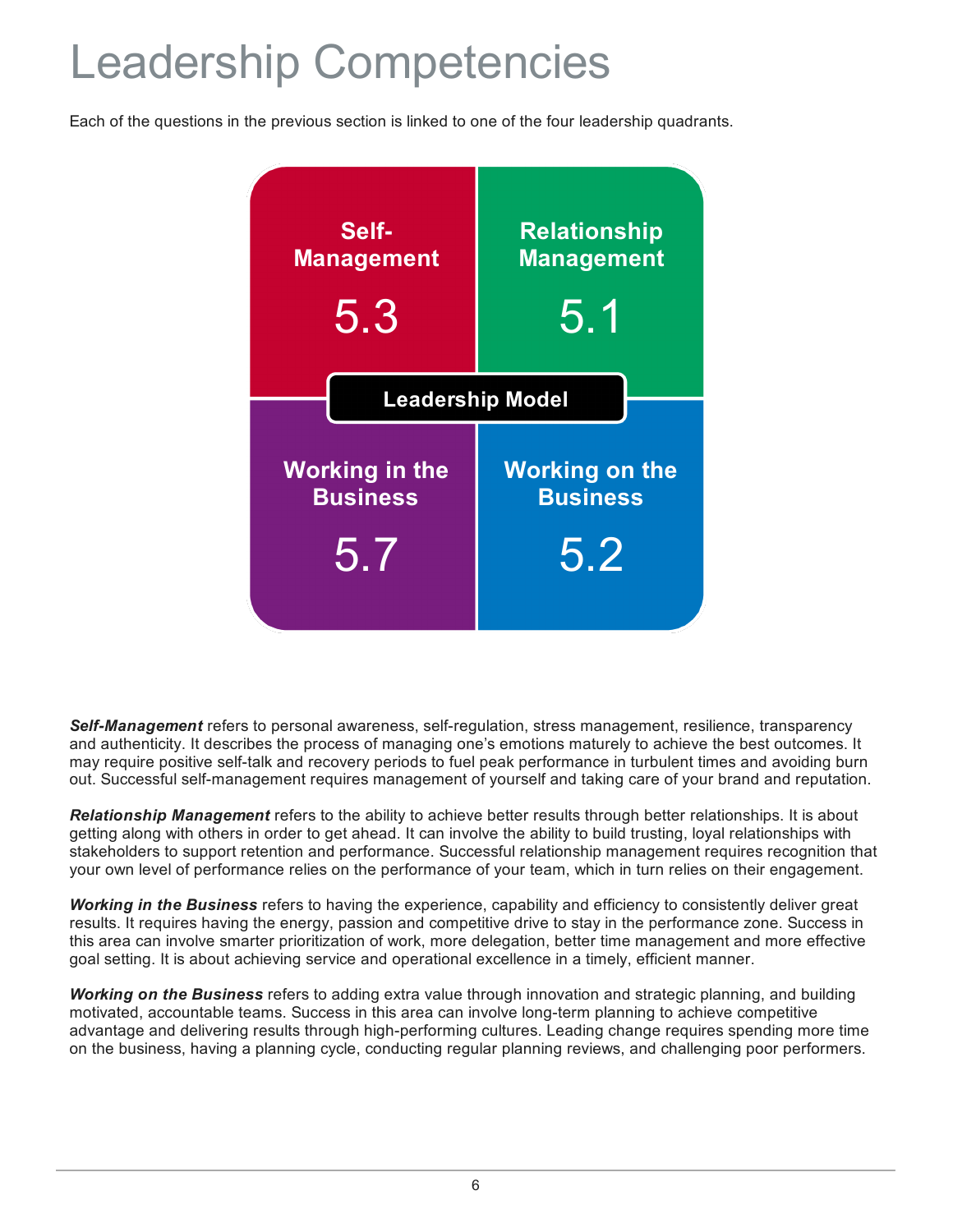### Competency Combinations

Your combined scores for Self-Management and Relationship Management form a Behavioral Competencies score. Similarly, the combined scores for Working in the Business and Working on the Business form the Business Competencies score.

> 5.2 Behavioral Competencies

The Behavioral Competencies combination describes the use of emotional intelligence (EQ) to professionally manage oneself and relate appropriately to others to get the best outcomes from teams and stakeholders. High scorers typically demonstrate emotional resilience and strong interpersonal skills to improve results through better relationships. It requires stable, sustainable relationships to stay in the performance zone and avoid derailment.



#### 5.5 Business Competencies

The Business Competencies combination describes the use of cognitive capability (IQ) to get the right balance between working in (operational) and on (strategic) the business to optimize day-to-day and longer-term results. High scorers typically demonstrate both the technical ability to deliver service and operational excellence as well as strategic insight to drive the bigger picture. It requires a strategic focus to deliver great results through high-performing cultures.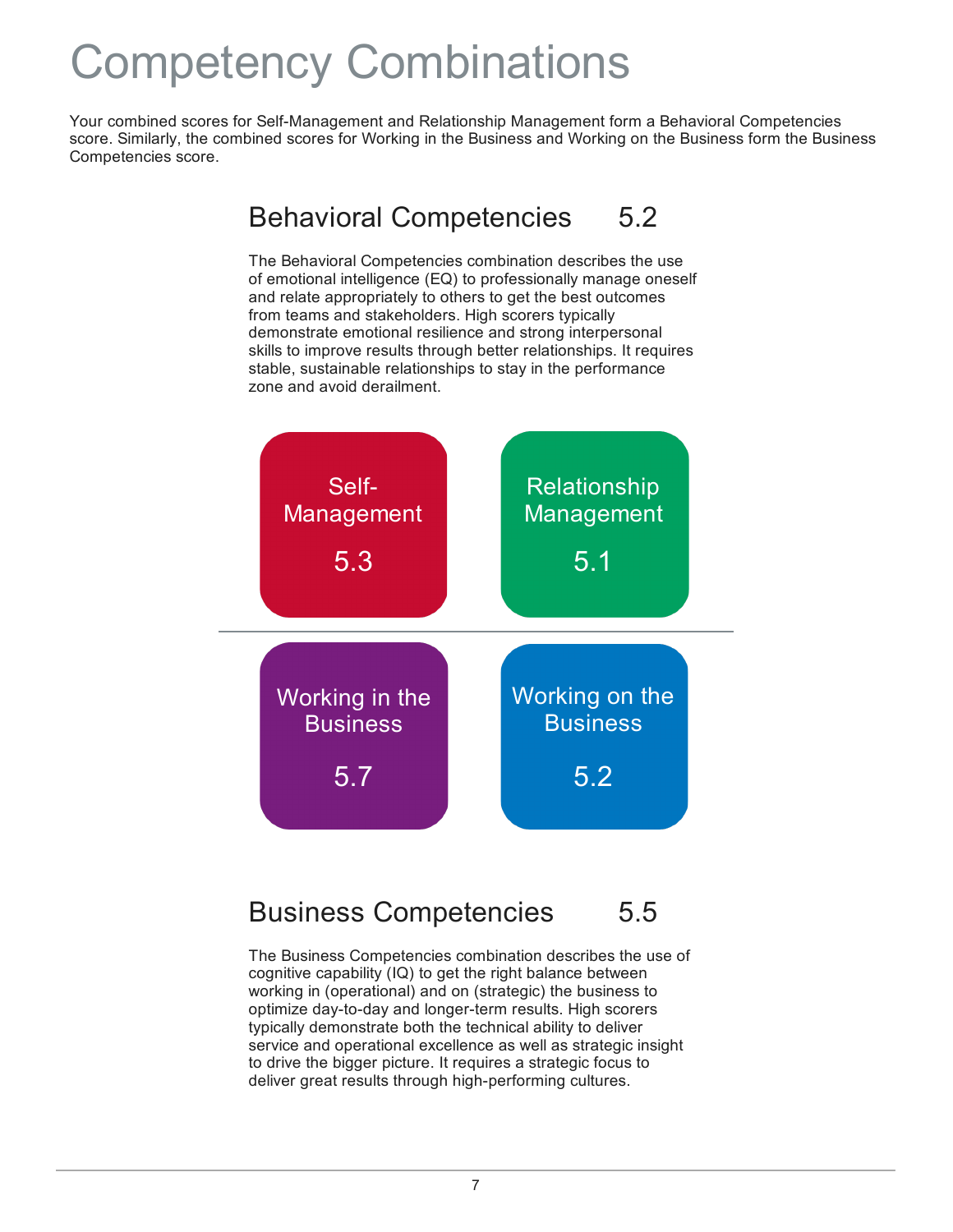### Competency Combinations

Your combined scores for Self-Management and Working in the Business form a Management Competencies score. Similarly, the combined scores for Relationship Management and Working on the Business form a Leadership Competencies Score.

### Management **Competencies**

The Management Competencies combination describes the world of the day-to-day manager where integrity and resilience are required to maximise capability, efficiency and positivity to deliver sound results. High scorers typically achieve service and operational excellence in a timely and efficient manner and are held accountable for performance by measurement.

### 5.5 Competencies 5.2 Leadership

The Leadership Competencies combination describes the bigger-picture world of the leader who makes time to create stakeholder engagement around strategic goals. High scorers typically build trusting, loyal relationships and motivate others to achieve the strategic agenda. It is about partnerships delivering innovation and peak performance.

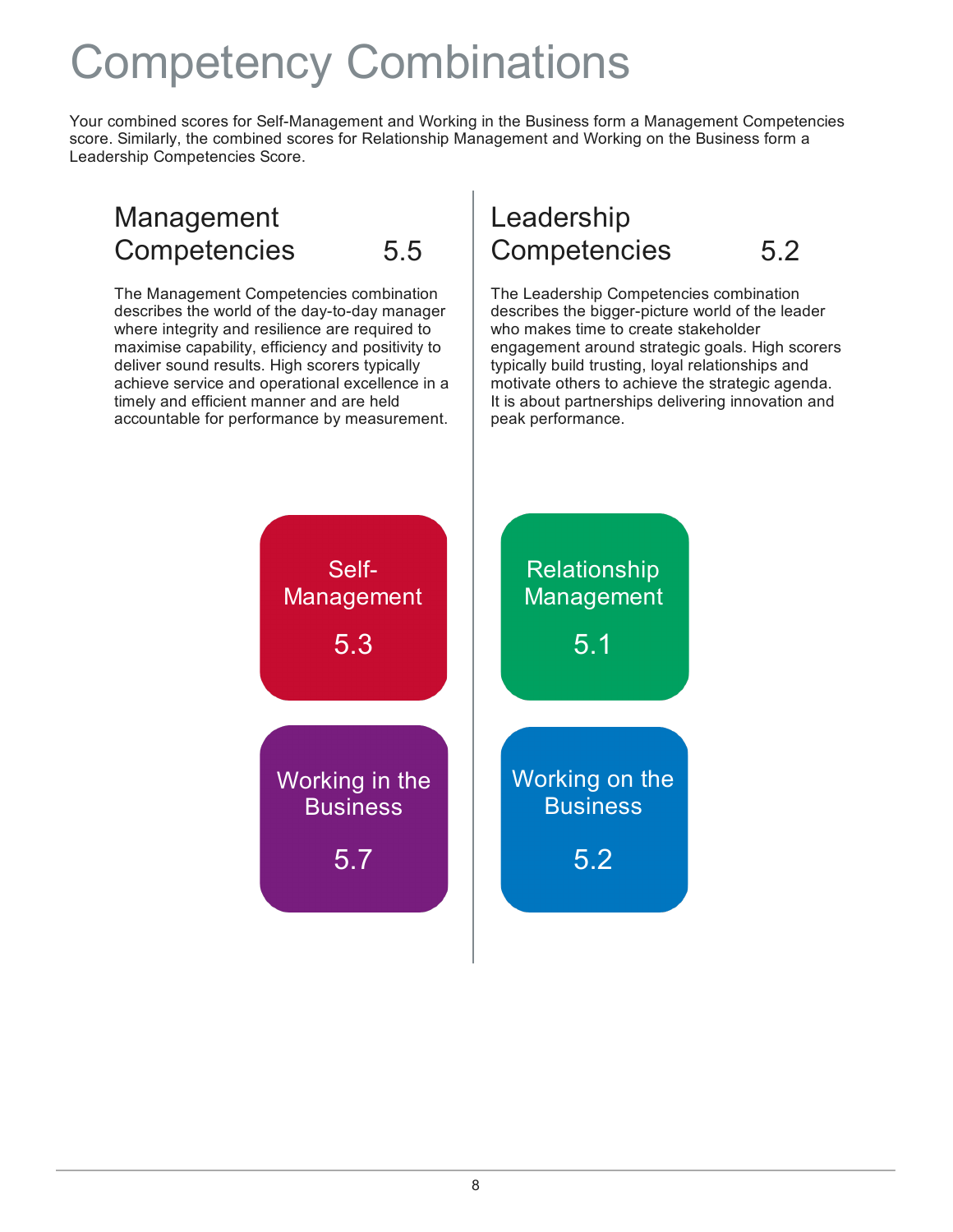## Leadership Competencies

The graph below displays your score on the four leadership competencies and their respective subthemes.

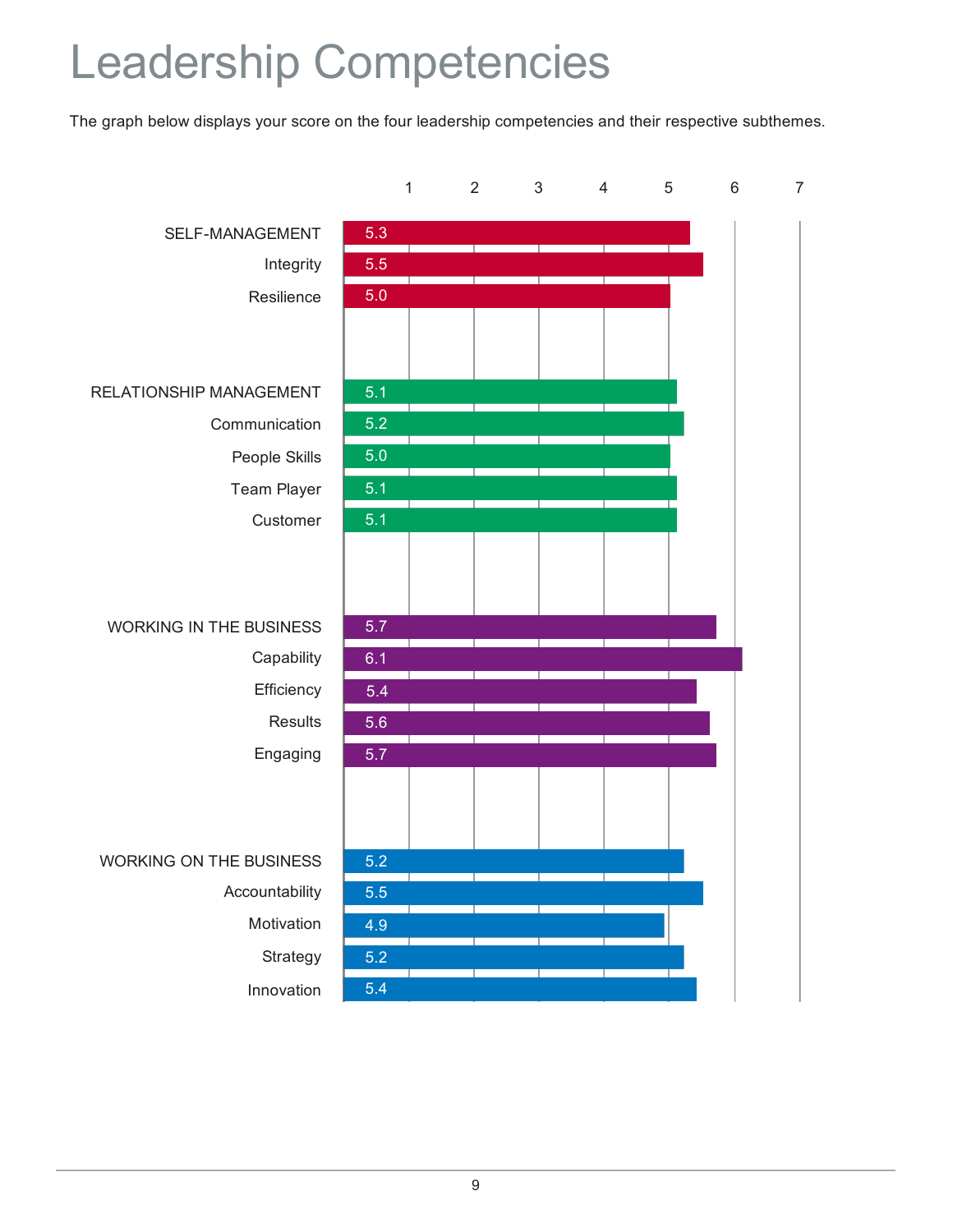## Self-Management

| Overall | Mgr | Peer | <b>Rpt</b> | <b>Oth</b> | <b>Self</b> | <b>Themes and Questions</b>                                                              |
|---------|-----|------|------------|------------|-------------|------------------------------------------------------------------------------------------|
| 5.3     | 5.4 | 4.9  | 5.6        | 5.6        | 5.0         | <b>SELF-MANAGEMENT</b>                                                                   |
| 5.5     | 5.7 | 5.3  | 5.7        | 5.8        | 5.3         | Integrity                                                                                |
| 5.4     | 5.5 | 5.0  | 5.7        | 6.0        | 5.1         | This group treats people with respect                                                    |
| 5.9     | 6.0 | 5.8  | 5.9        | 6.0        | 5.7         | This group behaves to very high ethical standards                                        |
| 5.2     | 5.7 | 5.0  | 5.3        | 5.0        | 5.3         | This group is always open and straightforward and<br>communicates honestly               |
| 5.4     | 5.3 | 5.1  | 5.8        | 5.5        | 5.1         | This group treats people fairly and without favoritism                                   |
| 5.8     | 5.9 | 5.6  | 5.9        | 6.3        | 5.4         | This group consistently applies our organization's policies<br>to avoid double standards |
| 5.0     | 5.1 | 4.5  | 5.4        | 5.4        | 4.6         | Resilience                                                                               |
| 4.9     | 4.9 | 4.6  | 5.3        | 5.0        | 4.3         | This group is polite and considerate, never rude or<br>abrasive                          |
| 4.9     | 5.4 | 4.4  | 5.3        | 5.3        | 4.4         | This group is calm and even tempered, not volatile or<br>moody                           |
| 4.8     | 4.7 | 4.3  | 5.3        | 5.3        | 4.7         | This group has high self-awareness around personal<br>improvement opportunities          |
| 5.2     | 5.3 | 4.6  | 5.6        | 6.0        | 4.9         | This group manages emotions maturely and intelligently<br>in stressful situations        |

Scores from Self Ratings and Manager Ratings, where applicable, are always shown if a response was given. However, to protect anonymity, scores from other rater groups are only shown when there were two or more responses. If there were less than two responses, N/A is shown.

Should blank cells appear in the report, it means that no raters entered a score for this item.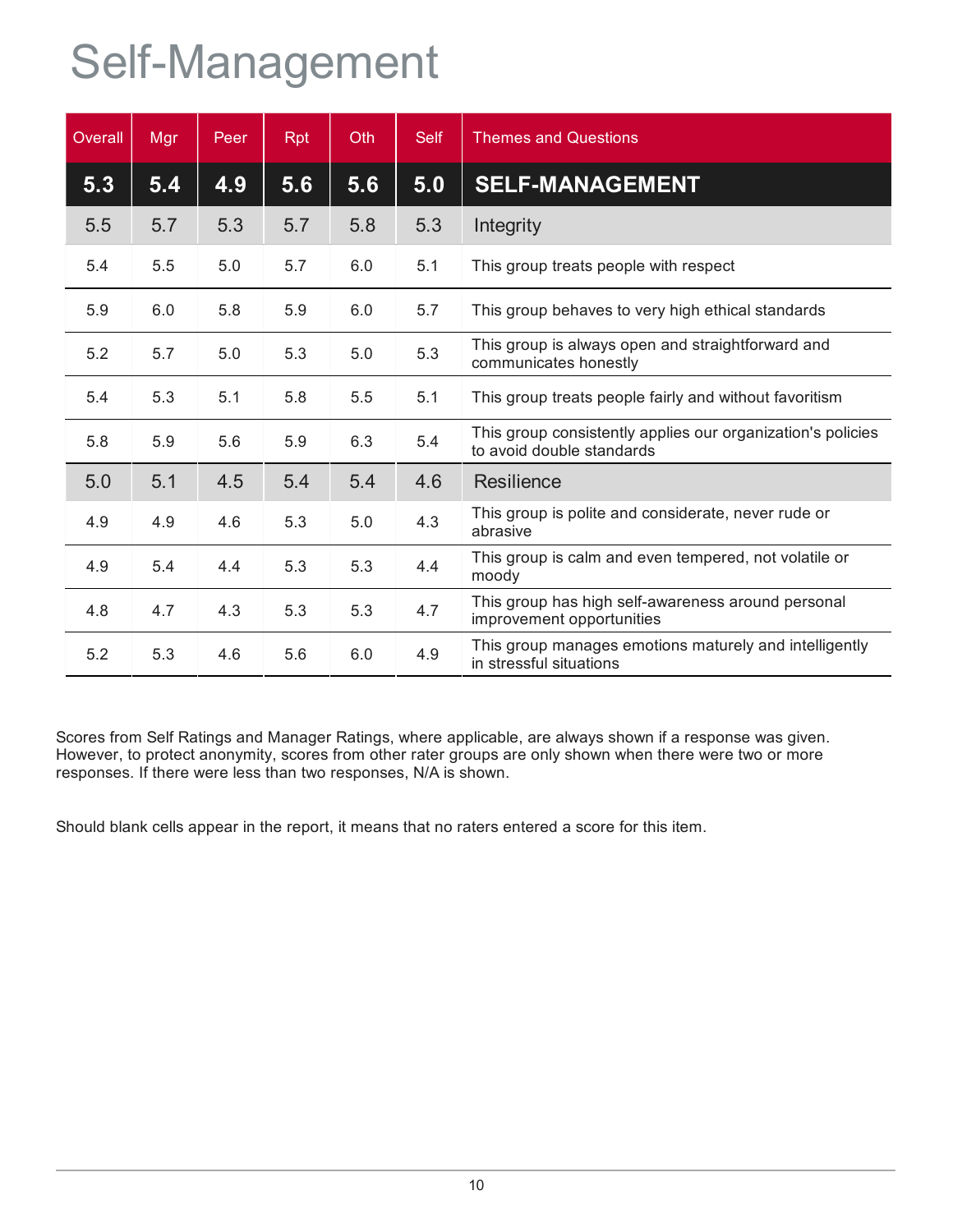# Relationship Management

| Overall | Mgr     | Peer | <b>Rpt</b> | Oth | <b>Self</b> | <b>Themes and Questions</b>                                                                        |
|---------|---------|------|------------|-----|-------------|----------------------------------------------------------------------------------------------------|
| 5.1     | 5.1     | 4.8  | 5.4        | 5.7 | 4.9         | <b>RELATIONSHIP MANAGEMENT</b>                                                                     |
| 5.2     | 5.3     | 4.8  | 5.5        | 5.9 | 5.0         | Communication                                                                                      |
| 5.4     | 5.5     | 4.9  | 5.8        | 6.3 | 5.0         | This group presents ideas and concepts clearly while<br>speaking                                   |
| 5.2     | 5.3     | 4.8  | 5.4        | 6.3 | 4.9         | This group has very good communication skills                                                      |
| 5.2     | 5.1     | 4.6  | 5.8        | 6.0 | 4.9         | This group has strong influencing and negotiation skills                                           |
| 4.9     | 5.2     | 4.8  | 5.0        | 5.0 | 5.1         | This group shares information and keeps people<br>informed                                         |
| 5.0     | 4.9     | 4.7  | 5.2        | 5.3 | 4.8         | <b>People Skills</b>                                                                               |
| 4.9     | 4.9     | 4.4  | 5.4        | 5.3 | 4.6         | This group's behavior provides a positive role model for<br>others                                 |
| 5.0     | 5.0     | 4.7  | 5.2        | 5.0 | 4.7         | This group has excellent people skills                                                             |
| 5.1     | 4.9     | 4.9  | 5.2        | 5.7 | 5.3         | This group makes people feel valued                                                                |
| 4.9     | 4.8     | 4.8  | 5.0        | 5.3 | 4.4         | This group is always friendly, warm, and thoughtful in<br>relationships with others                |
| 5.1     | 5.2     | 4.8  | 5.4        | 5.5 | 5.1         | <b>Team Player</b>                                                                                 |
| 5.0     | 5.2     | 4.7  | 5.3        | 5.0 | 5.1         | This group builds trust and loyalty with others                                                    |
| 5.1     | 5.3     | 5.0  | 5.2        | 5.3 | 5.1         | This group appropriately shares resources, knowledge,<br>and time                                  |
| 5.3     | 5.4     | 4.7  | 5.8        | 6.0 | 5.1         | This group encourages those working in different areas to<br>pull together to achieve common goals |
| 5.0     | 4.9     | 4.7  | 5.2        | 5.7 | 5.1         | This group builds very strong relationships with others                                            |
| 5.1     | 5.0     | 4.9  | 5.3        | 6.1 | 4.7         | Customer                                                                                           |
| 5.3     | 5.1     | 4.9  | 5.6        | 6.3 | 4.4         | This group is enthusiastic about improving customer<br>service                                     |
| 5.2     | $5.0\,$ | 5.0  | 5.3        | 6.0 | 5.0         | This group has taken initiatives to promote a customer<br>service focus in his/her work area       |
| 4.9     | 4.9     | 4.8  | 5.1        | 6.0 | 4.6         | This group uses customer feedback to drive improved<br>performance                                 |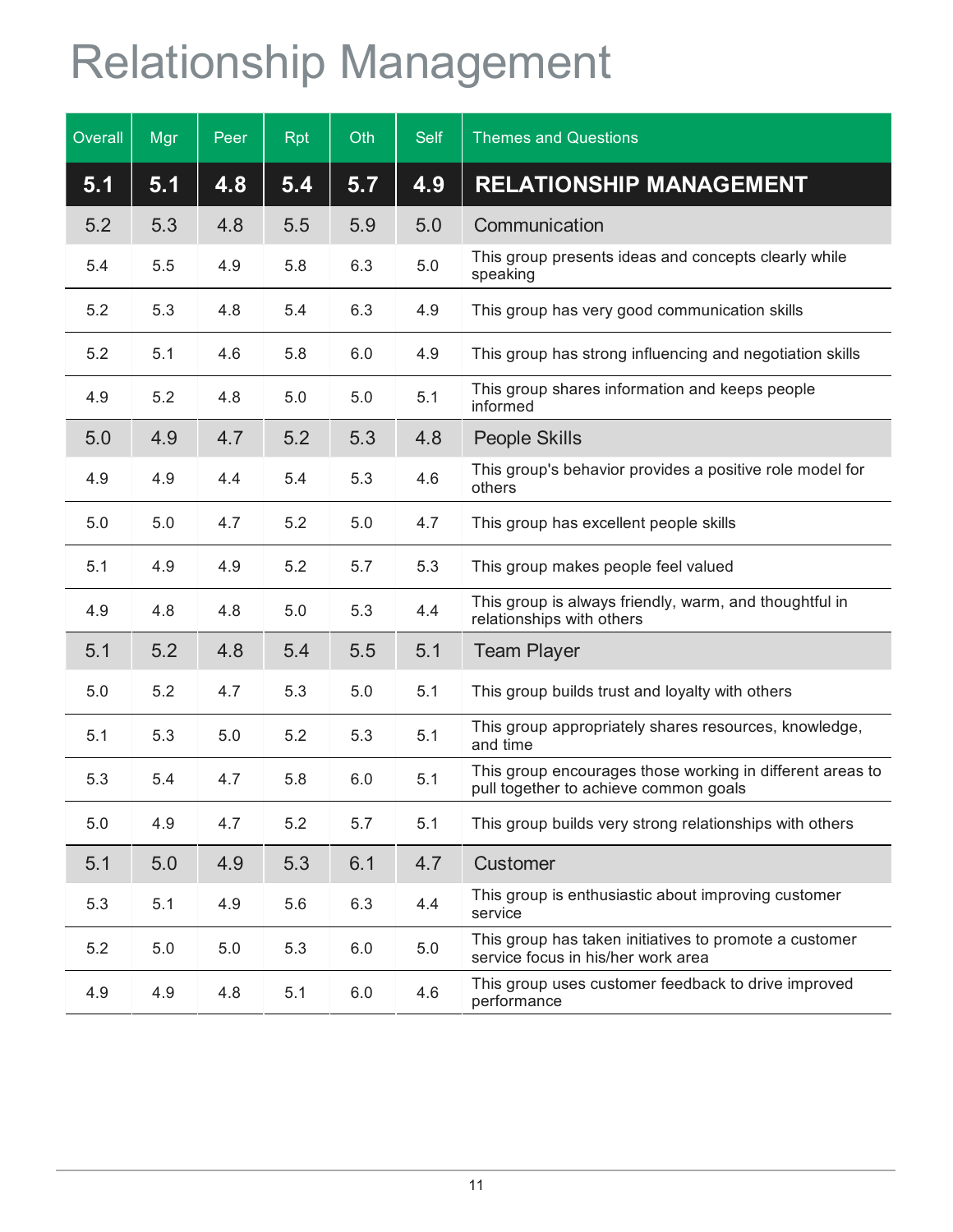# Working in the Business

| Overall | Mgr | Peer | <b>Rpt</b> | Oth | <b>Self</b> | <b>Themes and Questions</b>                                                                   |
|---------|-----|------|------------|-----|-------------|-----------------------------------------------------------------------------------------------|
| 5.7     | 5.8 | 5.4  | 5.9        | 6.0 | 5.2         | <b>WORKING IN THE BUSINESS</b>                                                                |
| 6.1     | 6.2 | 5.8  | 6.2        | 6.3 | 5.6         | Capability                                                                                    |
| 6.3     | 6.4 | 6.1  | 6.3        | 7.0 | 5.6         | This group is hardworking and has a good work ethic                                           |
| 5.9     | 6.1 | 5.5  | 6.2        | 6.0 | 5.7         | This group has the right knowledge and ability to be very<br>effective                        |
| 6.0     | 6.2 | 5.7  | 6.1        | 6.0 | 5.4         | This group has the right industry experience to be very<br>effective                          |
| 5.4     | 5.5 | 5.0  | 5.7        | 6.5 | 4.5         | <b>Efficiency</b>                                                                             |
| 5.4     | 5.5 | 5.0  | 5.7        | 6.7 | 4.3         | This group has very effective time management and<br>organizational skills                    |
| 5.4     | 5.4 | 5.1  | 5.6        | 6.7 | 4.6         | This group is very effective in setting and managing<br>his/her work priorities               |
| 5.3     | 5.5 | 4.9  | 5.6        | 6.0 | 4.7         | This group effectively uses goals and performance<br>indicators to drive improved performance |
| 5.6     | 5.6 | 5.3  | 5.8        | 6.0 | 5.3         | <b>Results</b>                                                                                |
| 5.6     | 5.7 | 5.4  | 5.8        | 6.0 | 5.3         | This group completes work in a professional manner                                            |
| 5.6     | 5.7 | 5.3  | 5.8        | 6.0 | 5.3         | This group performs to a high standard on challenging<br>assignments                          |
| 5.6     | 5.5 | 5.3  | 5.9        | 6.0 | 5.4         | This group consistently delivers good results                                                 |
| 5.5     | 5.5 | 5.1  | 5.9        | 6.0 | 5.1         | This group produces high-quality and error-free work                                          |
| 5.7     | 5.7 | 5.4  | 6.0        | 5.5 | 5.4         | Engaging                                                                                      |
| 5.6     | 5.9 | 5.2  | 5.8        | 5.3 | 5.3         | This group brings a positive attitude to work                                                 |
| 5.8     | 5.8 | 5.7  | 5.8        | 5.7 | 5.4         | This group has the passion to make a difference                                               |
| 5.7     | 5.6 | 5.5  | 6.0        | 5.3 | 5.1         | This group is assertive and energetic                                                         |
| 5.8     | 5.5 | 5.4  | 6.4        | 5.7 | 5.7         | This group is very competitive and driven                                                     |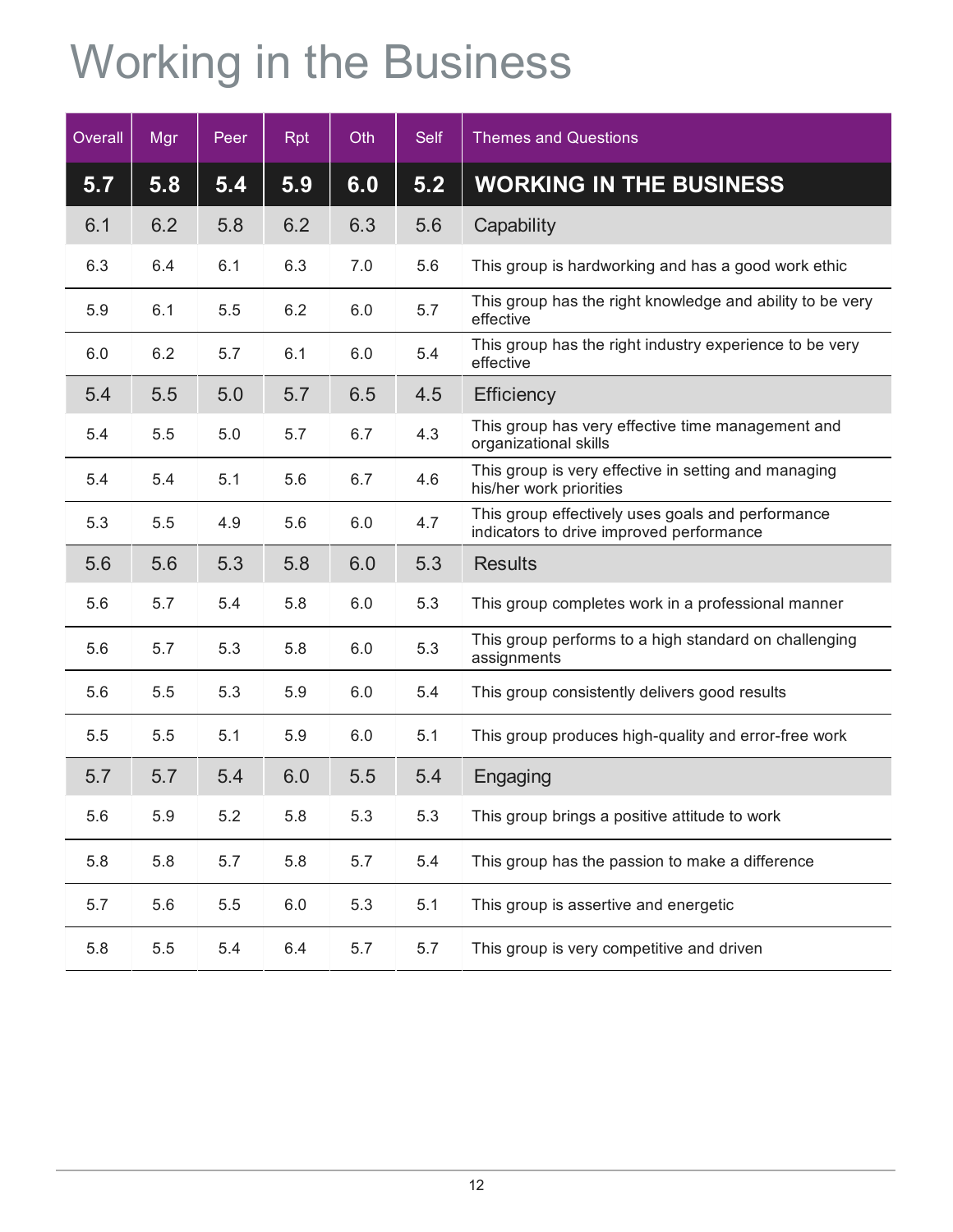## Working on the Business

| Overall | Mgr | Peer | <b>Rpt</b> | Oth | <b>Self</b> | <b>Themes and Questions</b>                                                                                      |
|---------|-----|------|------------|-----|-------------|------------------------------------------------------------------------------------------------------------------|
| 5.2     | 5.4 | 4.9  | 5.5        | 5.5 | 4.9         | <b>WORKING ON THE BUSINESS</b>                                                                                   |
| 5.5     | 5.5 | 5.3  | 5.7        | 5.4 | 5.1         | Accountability                                                                                                   |
| 5.7     | 5.7 | 5.5  | 5.9        | 5.7 | 5.1         | This group holds others accountable for completing their<br>work                                                 |
| 5.6     | 5.5 | 5.3  | 5.8        | 5.7 | 5.3         | This group holds people accountable to the organization's<br>values and expectations                             |
| 5.3     | 5.3 | 5.1  | 5.5        | 4.0 | 5.0         | This group recognizes and challenges poor performance<br>in others                                               |
| 4.9     | 5.0 | 4.7  | 5.0        | 4.9 | 4.8         | Motivation                                                                                                       |
| 4.9     | 5.1 | 4.7  | 4.9        | 5.0 | 4.6         | This group works hard to improve morale                                                                          |
| 4.9     | 5.0 | 4.5  | 5.2        | 5.0 | 4.7         | This group helps create a positive working environment<br>that encourages people to work to their full potential |
| 4.8     | 4.9 | 4.7  | 5.0        | 4.7 | 5.0         | This group is effective in coaching and developing others                                                        |
| 5.2     | 5.4 | 4.7  | 5.5        | 6.0 | 4.7         | <b>Strategy</b>                                                                                                  |
| 5.0     | 5.3 | 4.6  | 5.4        | 5.5 | 4.4         | This group is very effective in setting long-term stretch<br>goals                                               |
| 5.5     | 5.5 | 5.1  | 5.7        | 6.0 | 5.3         | This group sets high expectations for performance and<br>performance improvement                                 |
| 5.0     | 5.5 | 4.3  | 5.5        | 6.3 | 4.3         | This group promotes and communicates a long-term<br>vision for our organization                                  |
| 5.4     | 5.5 | 4.9  | 5.8        | 5.4 | 4.9         | Innovation                                                                                                       |
| 5.6     | 5.6 | 5.2  | 5.9        | 5.3 | 5.0         | This group always looks for improvement opportunities<br>and to deliver better results                           |
| 5.1     | 5.3 | 4.6  | 5.6        | 4.7 | 4.7         | This group often suggests new and original ideas                                                                 |
| 5.5     | 5.7 | 4.9  | 6.0        | 6.3 | 4.9         | This group thinks long-term about new opportunities                                                              |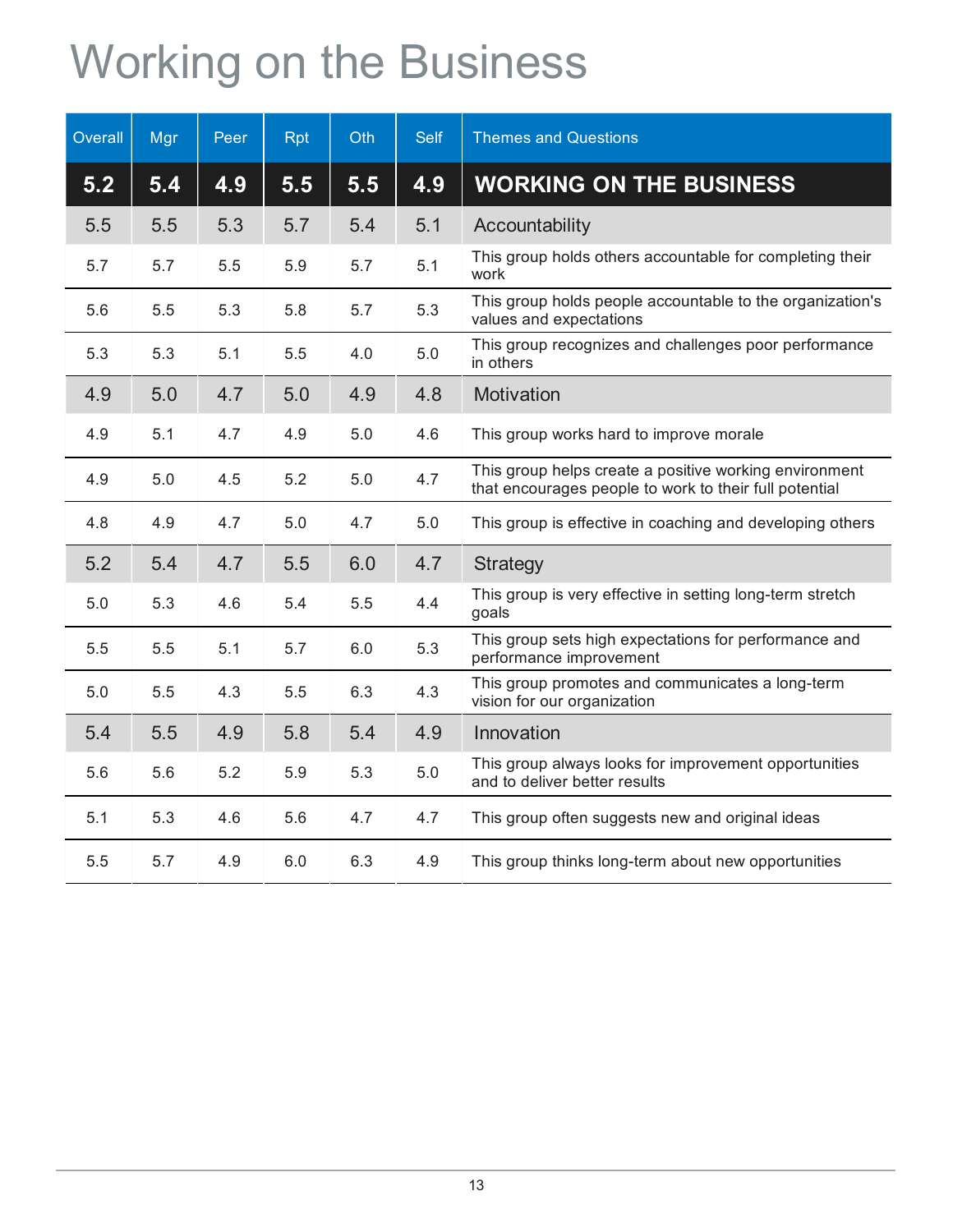# Scores by Themes

| Self | Overall | Global<br>Ave | Mgr     | Peer | Rpt     | Oth     | <b>Themes and Questions</b>    |
|------|---------|---------------|---------|------|---------|---------|--------------------------------|
| 5.0  | 5.3     | 5.6           | 5.4     | 4.9  | 5.6     | 5.6     | <b>SELF-MANAGEMENT</b>         |
| 5.3  | 5.5     | 5.7           | 5.7     | 5.3  | 5.7     | 5.8     | Integrity                      |
| 4.6  | 5.0     | 5.5           | 5.1     | 4.5  | 5.4     | 5.4     | Resilience                     |
| 4.9  | 5.1     | 5.4           | 5.1     | 4.8  | 5.4     | 5.7     | <b>RELATIONSHIP MANAGEMENT</b> |
| 5.0  | 5.2     | 5.4           | 5.3     | 4.8  | 5.5     | 5.9     | Communication                  |
| 4.8  | 5.0     | 5.4           | 4.9     | 4.7  | 5.2     | 5.3     | People Skills                  |
| 5.1  | 5.1     | 5.3           | 5.2     | 4.8  | 5.4     | 5.5     | <b>Team Player</b>             |
| 4.7  | 5.1     | 5.5           | 5.0     | 4.9  | 5.3     | 6.1     | Customer                       |
| 5.2  | 5.7     | 5.6           | 5.8     | 5.4  | 5.9     | 6.0     | <b>WORKING IN THE BUSINESS</b> |
| 5.6  | 6.1     | 5.9           | 6.2     | 5.8  | 6.2     | 6.3     | Capability                     |
| 4.5  | 5.4     | 5.4           | 5.5     | 5.0  | 5.7     | 6.5     | Efficiency                     |
| 5.3  | 5.6     | 5.7           | 5.6     | 5.3  | 5.8     | 6.0     | <b>Results</b>                 |
| 5.4  | 5.7     | 5.6           | 5.7     | 5.4  | $6.0\,$ | 5.5     | Engaging                       |
| 4.9  | 5.2     | 5.3           | 5.4     | 4.9  | 5.5     | 5.5     | <b>WORKING ON THE BUSINESS</b> |
| 5.1  | 5.5     | 5.2           | 5.5     | 5.3  | 5.7     | 5.4     | Accountability                 |
| 4.8  | 4.9     | 5.2           | $5.0\,$ | 4.7  | 5.0     | 4.9     | Motivation                     |
| 4.7  | $5.2\,$ | 5.3           | 5.4     | 4.7  | 5.5     | $6.0\,$ | Strategy                       |
| 4.9  | 5.4     | 5.4           | 5.5     | 4.9  | 5.8     | 5.4     | Innovation                     |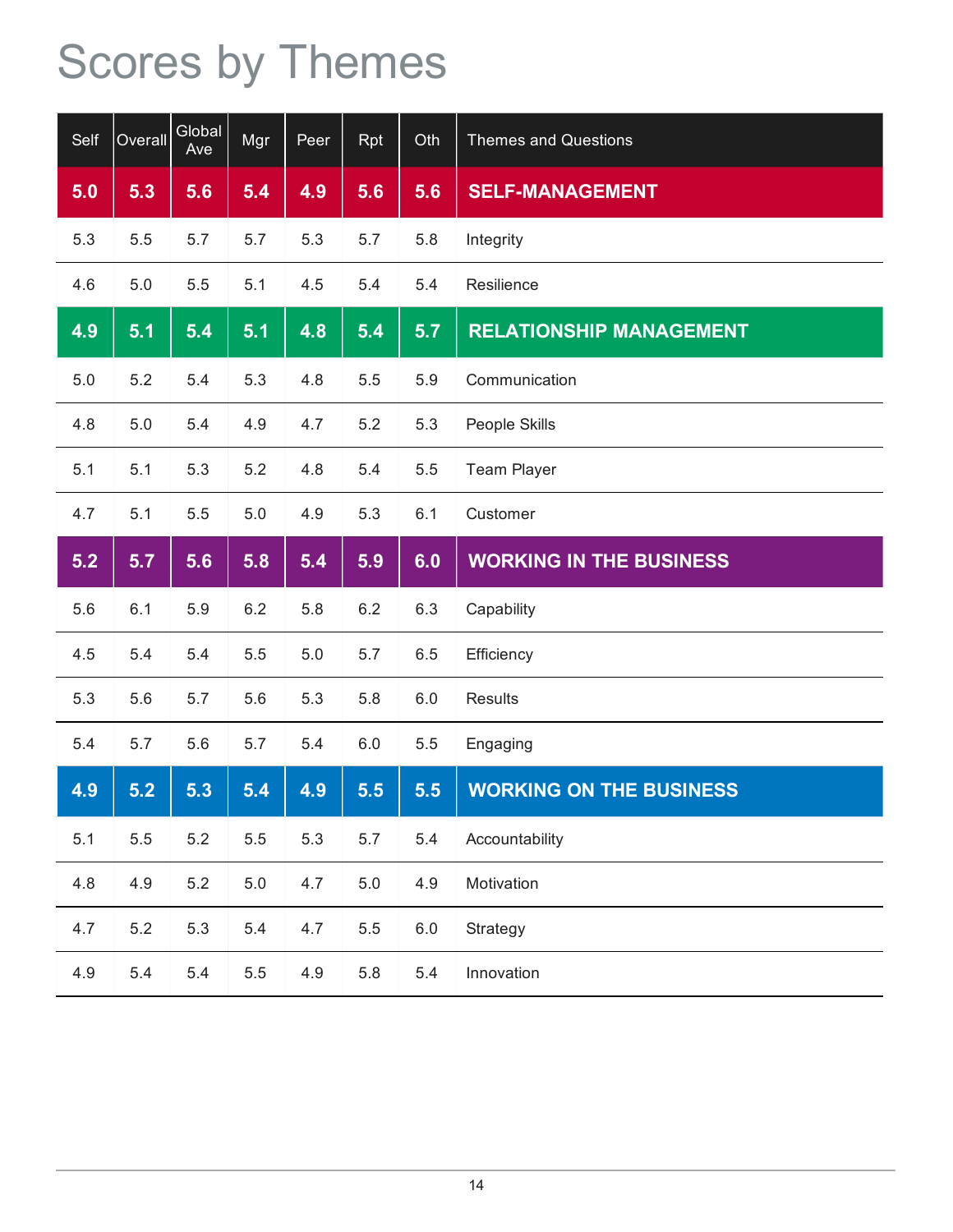### Themes and Questions Review

The charts below display your results by theme and rater type.

#### **SELF-MANAGEMENT**





#### **RELATIONSHIP MANAGEMENT**



#### Team Player Customer





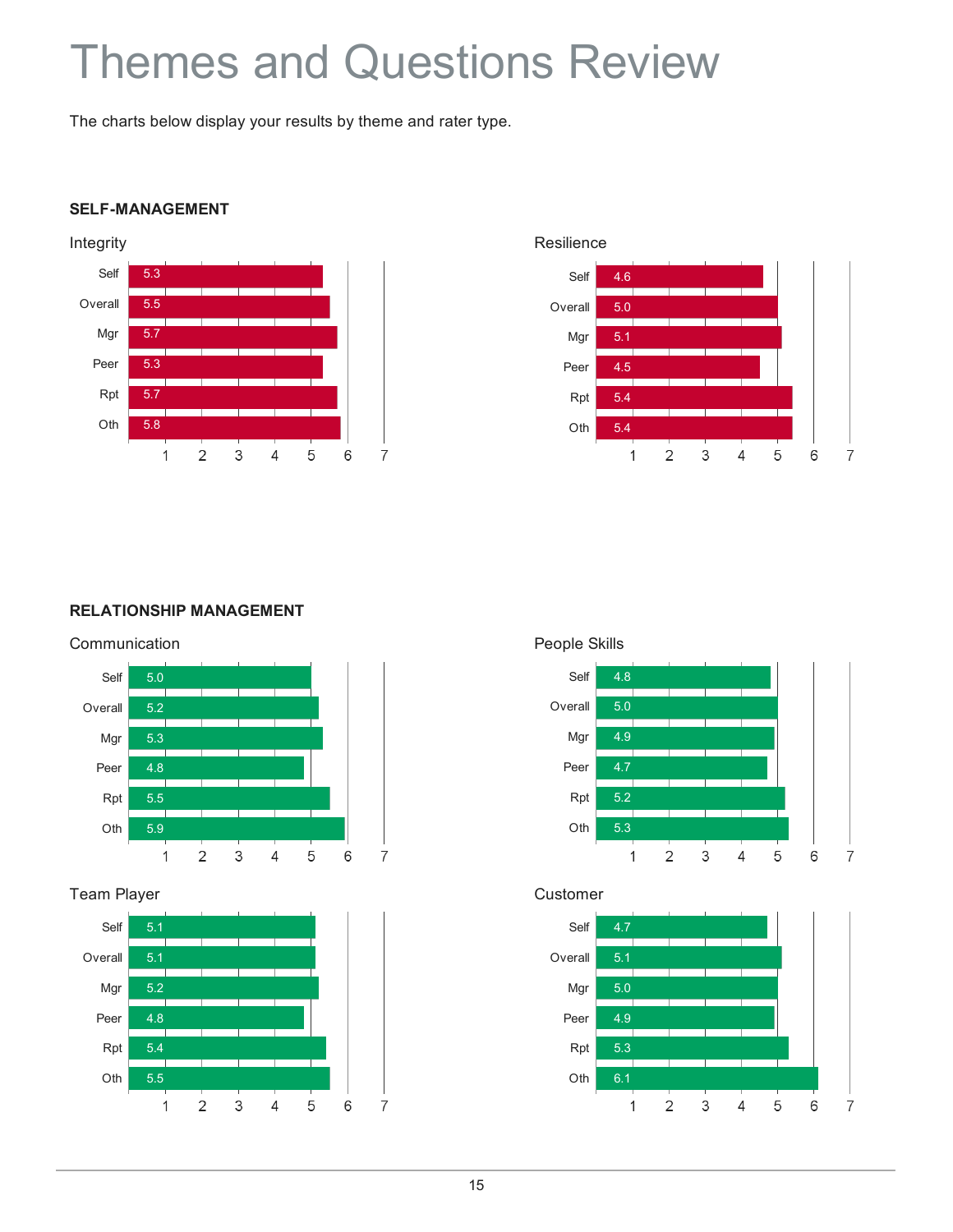#### **WORKING IN THE BUSINESS**

#### Capability **Efficiency**





#### **WORKING ON THE BUSINESS**

#### Accountability **Motivation** Motivation







### Results **Engaging**





### Strategy **Innovation**



 $\overline{7}$ 

 $\overline{7}$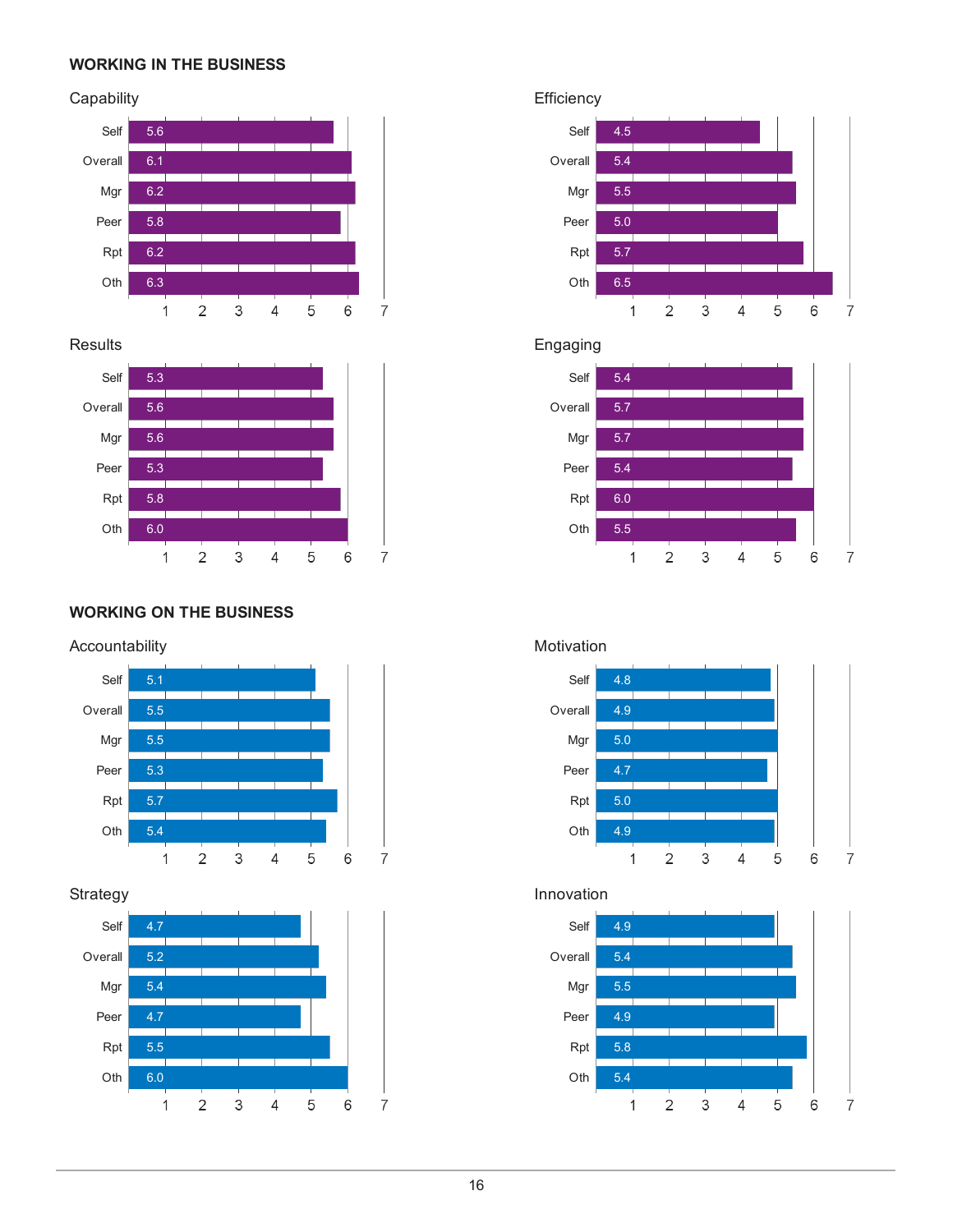## Top Strengths

Raters were asked to choose the top four strengths from the list below. The top strength has a weight of 4, the second has a weight of 3, the third has a weight of 2, and the fourth of 1. The score in the right-hand column is the sum of the scores. You should note that the top listed items indicate that there is agreement about your strengths. A blank Total Score indicates that no raters picked those items from the list. There are no self scores in the calculation.

| Global<br>Ave | Your<br>Rank   | <b>Strengths</b>                                       | Total<br>Score |
|---------------|----------------|--------------------------------------------------------|----------------|
| 1             | $\mathbf{1}$   | Has solid technical ability, experience, and knowledge | 87             |
| 2             | $\overline{2}$ | Works hard with a strong work ethic                    | 80             |
| 14            | 3              | Is competitive and determined                          | 63             |
| 5             | $\overline{4}$ | Is action-oriented and gets things done                | 60             |
| 8             | 5              | Has high ethical standards and integrity               | 50             |
| 4             | 6              | Has a professional approach                            | 40             |
| 9             | 7              | Is steady and calm under pressure                      | 38             |
| 15            | 8              | Is visionary and strategic                             | 33             |
| 3             | $9\,$          | Has a positive and enthusiastic attitude               | 26             |
| 11            | 10             | Is well organized                                      | 26             |
| 13            | 11             | Has strong leadership skills                           | 26             |
| 7             | 12             | Has strong people skills                               | 23             |
| 17            | 13             | Is empathetic and supportive                           | 23             |
| 16            | 14             | Builds effective relationships                         | 21             |
| 12            | 15             | Strong communication skills                            | 20             |
| 24            | 16             | Makes the tough decisions                              | 19             |
| 23            | 17             | Sets clear goals and drives results                    | 18             |
| 21            | 18             | Good at planning and thinking ahead                    | 17             |
| 18            | 19             | Shows loyalty                                          | 15             |
| 6             | 20             | Is customer focused, and good with clients             | 14             |
| 19            | 21             | Is a positive role model                               | 13             |
| 10            | 22             | Is good at solving problems                            | 12             |
| 25            | 23             | Challenges poor performance                            | 11             |
| 20            | 24             | Suggests new and innovative ideas                      | 10             |
| 26            | 25             | Motivates and inspires others                          | $\,8\,$        |
| 22            | 26             | Good sense of humor                                    | $\overline{7}$ |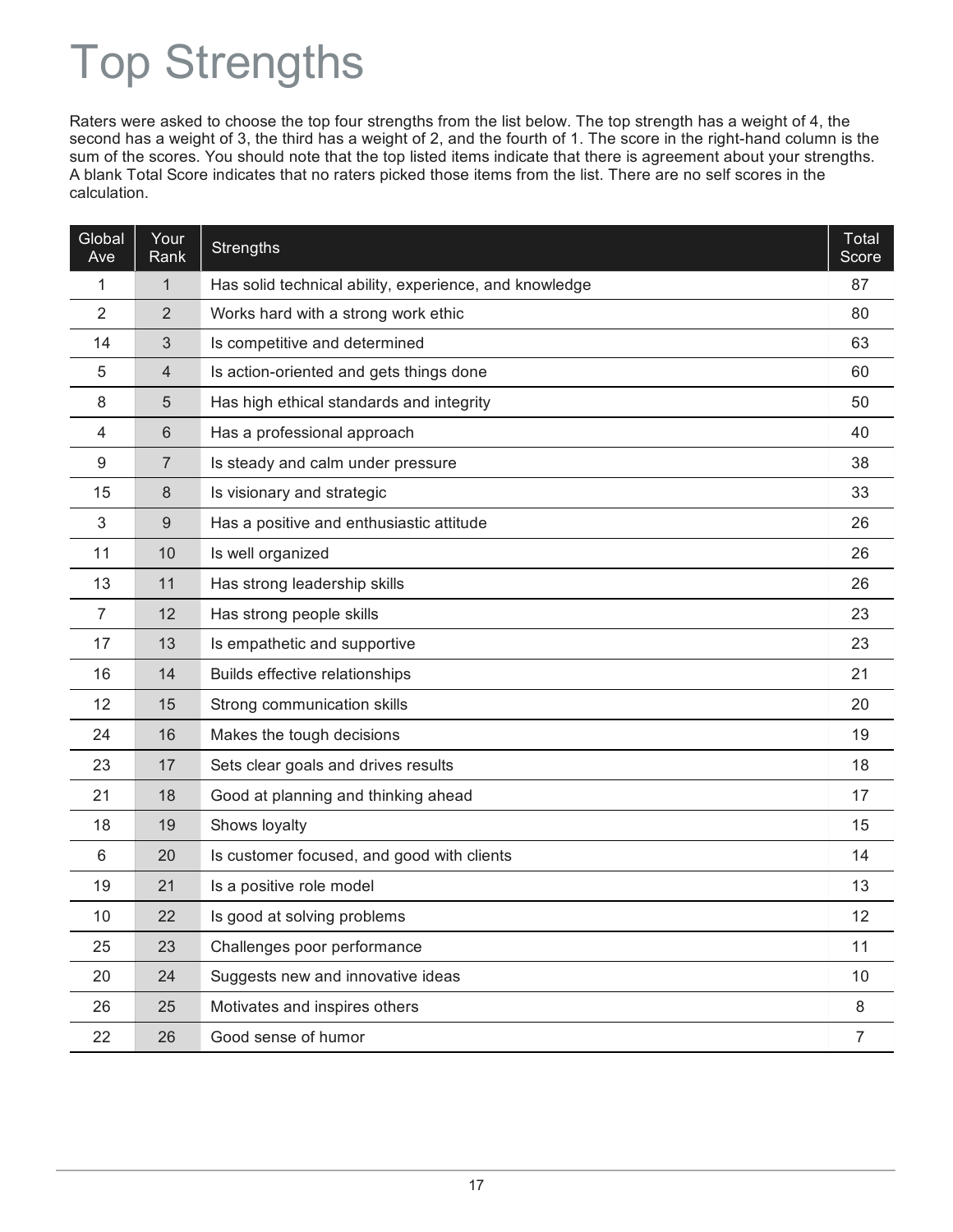## Top Opportunities to Improve

Raters were asked to choose the top four opportunities to improve from the list below. The top opportunity to improve has a weight of 4, the second has a weight of 3, the third has a weight of 2, and the fourth of 1. The score in the right column is the sum of the scores. You should pay attention to the top few items as there is agreement among raters that these items represent your personal opportunities for improvement. A blank Total Score indicates that no raters picked those items from the list. There are no self scores in the calculation.

| Global<br>Ave | Your<br>Rank   | Opportunities to Improve                                   | Total<br>Score |
|---------------|----------------|------------------------------------------------------------|----------------|
| 4             | 1              | Motivate others and improve morale                         | 59             |
| 7             | 2              | Give appropriate feedback                                  | 51             |
| 6             | 3              | Share knowledge and resources                              | 43             |
| 1             | $\overline{4}$ | Stop taking on too much and spreading yourself too thin    | 42             |
| 9             | 5              | Listen more and let others have their say                  | 40             |
| 8             | 6              | Communicate better                                         | 38             |
| 15            | 7              | Build more effective relationships                         | 38             |
| 3             | 8              | Delegate more                                              | 36             |
| 10            | 9              | Set clear goals and performance indicators                 | 36             |
| 14            | 10             | Be more available and visible in the workplace             | 33             |
| 24            | 11             | Be less aggressive                                         | 32             |
| 2             | 12             | Challenge poor performance                                 | 32             |
| 16            | 13             | Improve your people and interpersonal skills               | 31             |
| 25            | 14             | Be less moody and control your temper                      | 28             |
| 12            | 15             | Improve your time management and organizational skills     | 26             |
| 21            | 16             | Be more of a team player                                   | 23             |
| 13            | 17             | Be more assertive                                          | 23             |
| 17            | 18             | Be more open to change                                     | 22             |
| 5             | 19             | Show leadership on issues                                  | 21             |
| 20            | 20             | Be more empathetic                                         | 19             |
| 11            | 21             | Look at the big picture - the organization's overall goals | 16             |
| 23            | 22             | More customer and/or client focus                          | 16             |
| 18            | 23             | Be more action-oriented and make it happen                 | 12             |
| 26            | 24             | Be more positive                                           | 12             |
| 22            | 25             | Treat people fairly and without favouritism                | 8              |
| 19            | 26             | Acquire better job and/or industry knowledge               | 6              |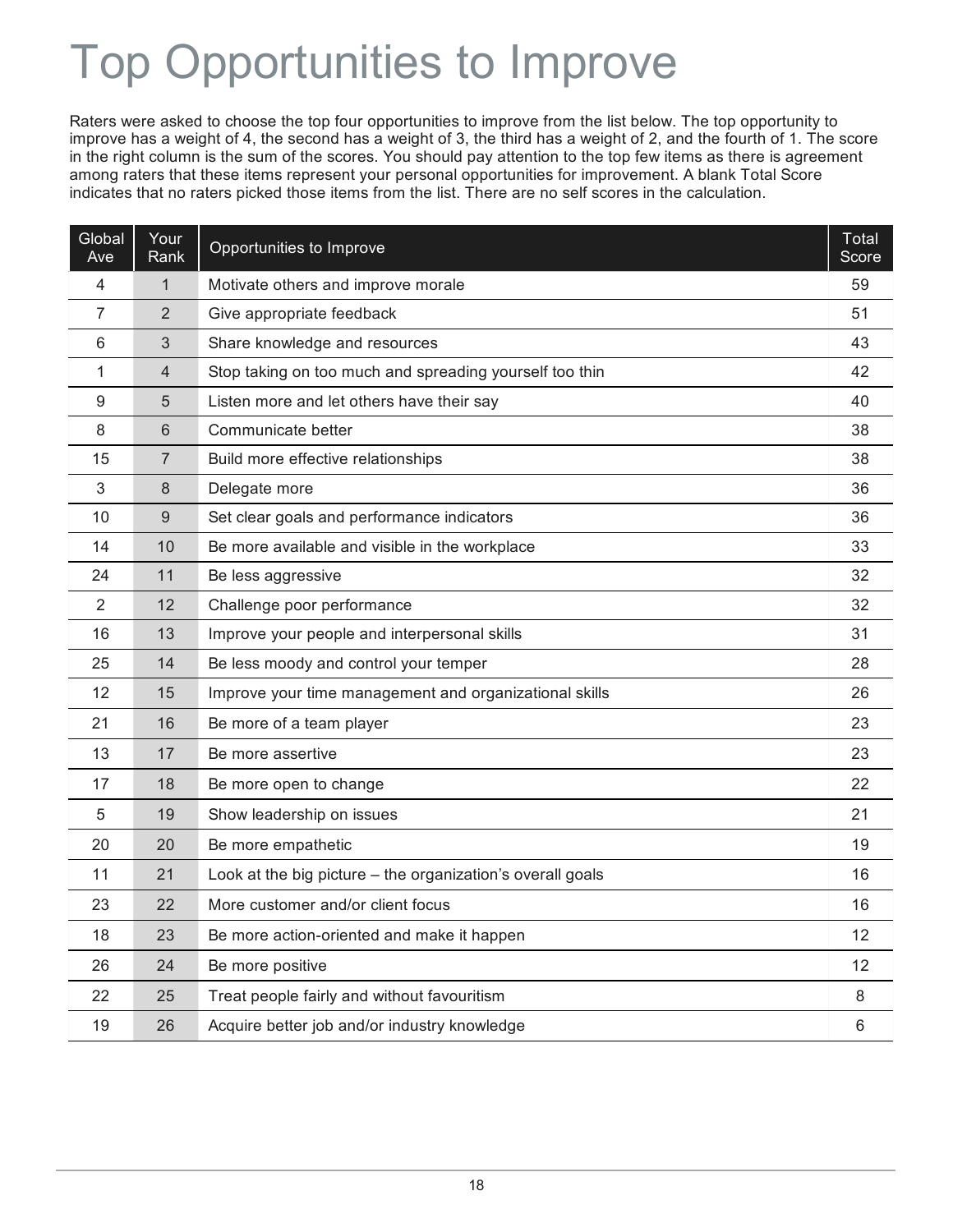### Rater Frequency Per Item **Appendix I**

The table below contains the standard deviations and frequency distributions by rater group for each of the 50 items. A standard deviation indicates that, given a normal distribution of ratings, 68% of raters gave a rating in the range bounded by the SD value above and below the mean for that item. For example, with Mean 5.9 and SD 1.1, 68% of raters in a normal distribution scored between 4.8 and 7.0. The columns below the numbers 1 to 7 and N/A contain the number of times the indicated rating scale number was selected by each rater group, per item.

| Item                                                 | <b>Mean</b> | <b>SD</b>  | <b>Rater Group</b> | 1              | $\overline{2}$ | 3              | 4               | $\overline{5}$ | $6\phantom{1}$ | $\overline{7}$ | N/A          |
|------------------------------------------------------|-------------|------------|--------------------|----------------|----------------|----------------|-----------------|----------------|----------------|----------------|--------------|
| This group treats people with respect                |             |            | Mgr                |                |                | $\mathbf{1}$   | $\mathbf{1}$    | 3              | 3              | 3              |              |
|                                                      |             |            | Peer               |                | $\overline{2}$ | 3              | $\mathbf{3}$    | 9              | 12             | $\mathbf{1}$   |              |
|                                                      | 5.4         | 1.2        | Rpt                |                |                | $\mathbf{1}$   | 3               | 10             | 8              | 10             |              |
|                                                      |             |            | Oth.               |                |                |                |                 |                | 3              |                |              |
|                                                      |             |            | Mgr                |                |                |                |                 | $\mathbf{3}$   | $\overline{4}$ | 3              | $\mathbf{1}$ |
| This group behaves to very high ethical              |             |            | Peer               |                |                |                | 2               | 10             | 11             | $\overline{7}$ |              |
| standards                                            | 5.9         | 0.8        | Rpt                |                |                |                | $\mathbf{1}$    | 9              | 14             | 8              |              |
|                                                      |             |            | Oth                |                |                |                |                 |                | 2              |                | $\mathbf{1}$ |
|                                                      |             |            | Mgr                |                |                |                | $\mathbf{1}$    | $\overline{2}$ | $\overline{7}$ | $\overline{1}$ |              |
| This group is always open and straightforward        |             | 0.9        | Peer               |                |                | 2              | 6               | 14             | $\overline{7}$ | $\mathbf{1}$   |              |
| and communicates honestly                            | 5.2         |            | Rpt                |                |                |                | 6               | 12             | 11             | 3              |              |
|                                                      |             |            | Oth                |                |                |                |                 | 3              |                |                |              |
|                                                      |             |            | Mgr                |                |                | $\mathbf{1}$   | $\mathbf{1}$    | $\overline{4}$ | $\overline{4}$ | $\overline{1}$ |              |
| This group treats people fairly and without          | 5.4         | 1.0        | Peer               |                |                | $\mathbf{1}$   | $5\overline{)}$ | 16             | $\overline{7}$ | $\mathbf{1}$   |              |
| favoritism                                           |             |            | Rpt                |                |                | $\mathbf{1}$   | 2               | 5              | 16             | 6              | 2            |
|                                                      |             |            | Oth                |                |                |                |                 | $\mathbf{1}$   | $\mathbf{1}$   |                | $\mathbf{1}$ |
|                                                      | 5.8         |            | Mgr                |                |                |                |                 | $\mathbf{3}$   | 5              | $\overline{2}$ | $\mathbf{1}$ |
| This group consistently applies our                  |             |            | Peer               |                |                |                | 5               | $\sqrt{5}$     | 18             | $\overline{2}$ |              |
| organization's policies to avoid double<br>standards |             | 0.8        | Rpt                |                |                |                |                 | $\overline{7}$ | 17             | 5              | 3            |
|                                                      |             |            | Oth                |                |                |                |                 |                | $\overline{2}$ | $\mathbf{1}$   |              |
|                                                      |             | 4.9<br>1.5 | Mgr                | $\mathbf{1}$   |                |                | 4               | $\mathbf{1}$   | 3              | $\overline{2}$ |              |
| This group is polite and considerate, never          |             |            | Peer               | $\overline{2}$ | 3              | $\overline{2}$ | 4               | 9              | 8              | $\overline{2}$ |              |
| rude or abrasive                                     |             |            | Rpt                |                | $\mathbf{1}$   | 3              | $\overline{4}$  | 6              | 14             | $\overline{4}$ |              |
|                                                      |             |            | Oth                |                |                |                | $\mathbf{1}$    | $\mathbf{1}$   | $\mathbf{1}$   |                |              |
|                                                      |             |            | Mgr                |                |                | $\mathbf{1}$   | $\overline{2}$  | $\overline{2}$ | $\overline{4}$ | $\overline{2}$ |              |
| This group is calm and even tempered, not            |             |            | Peer               |                | $\overline{2}$ | $\overline{4}$ | 9               | 10             | 5              |                |              |
| volatile or moody                                    | 4.9         | 1.3        | Rpt                |                | $\mathbf{1}$   | $\mathbf{1}$   | 6               | 8              | 12             | $\overline{4}$ |              |
|                                                      |             |            | Oth                |                |                |                | $\mathbf{1}$    | $\mathbf{1}$   |                | $\mathbf{1}$   |              |
|                                                      |             |            | Mgr                |                | 1              | $\mathbf{1}$   | 3               | $\overline{2}$ | $\mathfrak{B}$ | $\mathbf{1}$   |              |
| This group has high self-awareness around            |             |            | Peer               |                | $\overline{2}$ | 6              | 12              | $\mathbf{3}$   | 6              | $\mathbf{1}$   |              |
| personal improvement opportunities                   | 4.8         | 1.3        | Rpt                |                |                | $\mathbf{1}$   | 6               | 8              | 11             | $\mathbf{3}$   | 3            |
|                                                      |             |            | Oth                |                |                |                | $\mathbf{1}$    | $\mathbf{1}$   |                | $\mathbf{1}$   |              |
|                                                      |             |            | Mgr                |                |                | $\mathbf{1}$   | $\overline{2}$  | $\overline{2}$ | $\sqrt{5}$     | $\mathbf{1}$   |              |
| This group manages emotions maturely and             |             |            | Peer               | $\mathbf{1}$   | $\mathbf{1}$   | 3              | $\overline{7}$  | 10             | $\overline{7}$ | $\mathbf{1}$   |              |
| intelligently in stressful situations                | 5.2         | 1.2        | Rpt                |                |                | $\mathbf{1}$   | $\overline{4}$  | $6\phantom{1}$ | 16             | 5              |              |
|                                                      |             |            | Oth                |                |                |                |                 |                | $\mathfrak{S}$ |                |              |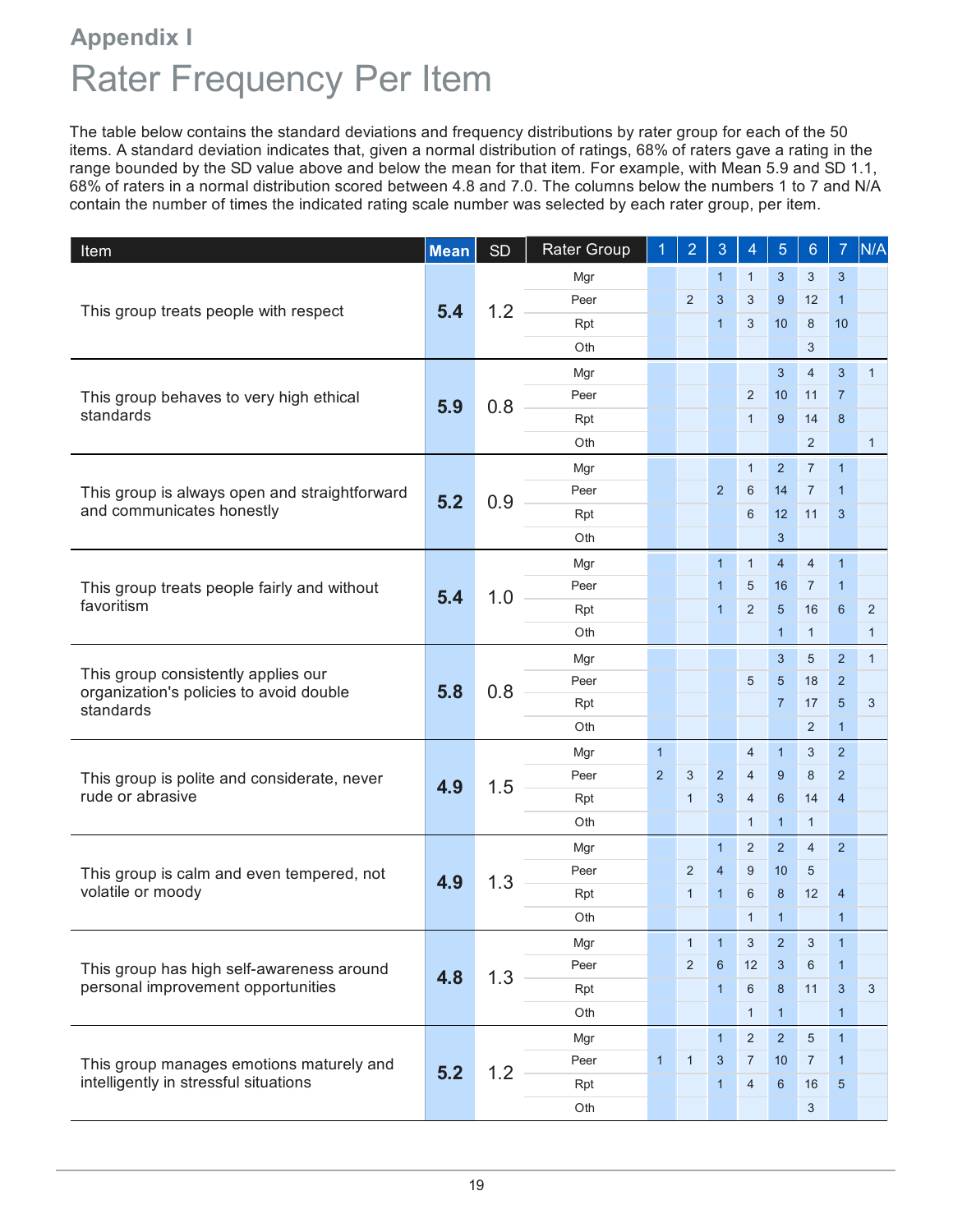| <b>Item</b>                                                 | <b>Mean</b> | <b>SD</b> | Rater Group |              | $\overline{2}$ | 3              | 4              | 5              | 6              | $\overline{7}$ | N/A            |
|-------------------------------------------------------------|-------------|-----------|-------------|--------------|----------------|----------------|----------------|----------------|----------------|----------------|----------------|
|                                                             |             |           | Mgr         |              |                |                | $\mathbf{1}$   | $\overline{4}$ | $\sqrt{5}$     | $\mathbf{1}$   |                |
| This group presents ideas and concepts                      | 5.4         | 1.0       | Peer        |              |                | $\mathbf{1}$   | 13             | 6              | 9              | $\mathbf{1}$   |                |
| clearly while speaking                                      |             |           | Rpt         |              |                |                | 3              | 6              | 15             | $\overline{7}$ | $\mathbf{1}$   |
|                                                             |             |           | Oth         |              |                |                |                | $\mathbf{1}$   |                | $\overline{2}$ |                |
|                                                             |             |           | Mgr         |              |                |                | 2              | $\overline{4}$ | $\overline{5}$ |                |                |
| This group has very good communication skills               | 5.2         | 0.8       | Peer        |              |                |                | 8              | 19             | 3              |                |                |
|                                                             |             |           | Rpt         |              |                |                | $\overline{7}$ | $\overline{7}$ | 15             | $\overline{2}$ | $\mathbf{1}$   |
|                                                             |             |           | Oth         |              |                |                |                |                | $\overline{2}$ | $\overline{1}$ |                |
|                                                             |             |           | Mgr         |              |                |                | $\overline{2}$ | $\sqrt{5}$     | 3              |                | $\mathbf{1}$   |
| This group has strong influencing and                       | 5.2         | 1.1       | Peer        |              |                | 2              | 13             | 10             | 4              | $\mathbf{1}$   |                |
| negotiation skills                                          |             |           | Rpt         |              |                |                | 2              | 9              | 9              | 8              | $\overline{4}$ |
|                                                             |             |           | Oth         |              |                |                |                | $\mathbf{1}$   | $\mathbf{1}$   | $\mathbf{1}$   |                |
|                                                             |             |           | Mgr         |              |                |                | $\overline{2}$ | $\sqrt{5}$     | $\overline{4}$ |                |                |
| This group shares information and keeps                     | 4.9         | 1.0       | Peer        |              | $\mathbf{1}$   | 2              | $\overline{7}$ | 14             | 5              | $\mathbf{1}$   |                |
| people informed                                             |             |           | Rpt         |              |                | $\mathbf{1}$   | 11             | 8              | $\overline{7}$ | 3              | $\overline{2}$ |
|                                                             |             |           | Oth         |              |                |                |                | 3              |                |                |                |
|                                                             |             | 1.3       | Mgr         |              | $\mathbf{1}$   | $\mathbf{1}$   | $\mathbf{1}$   | $\overline{4}$ | $\mathbf{3}$   | $\mathbf{1}$   |                |
| This group's behavior provides a positive role              | 4.9         |           | Peer        | $\mathbf{1}$ | $\overline{2}$ | 3              | 8              | 11             | $\overline{4}$ | $\mathbf{1}$   |                |
| model for others                                            |             |           | Rpt         |              |                | $\mathbf{1}$   | 5              | 13             | 5              | $\overline{7}$ | $\mathbf{1}$   |
|                                                             |             |           | Oth         |              |                |                |                | $\overline{2}$ | $\mathbf{1}$   |                |                |
|                                                             |             |           | Mgr         |              |                |                | 5              | 2              | 3              | $\mathbf{1}$   |                |
|                                                             | 5.0         | 1.2       | Peer        |              | $\mathbf{1}$   | 3              | 6              | 13             | 5              | $\mathbf{1}$   | $\mathbf{1}$   |
| This group has excellent people skills                      |             |           | Rpt         |              |                | 3              | 9              | 5              | $\overline{7}$ | $\overline{7}$ | $\mathbf{1}$   |
|                                                             |             |           | Oth         |              |                |                |                | 3              |                |                |                |
|                                                             | 5.1         |           | Mgr         |              |                | $\mathbf{1}$   | 2              | $\overline{4}$ | $\mathbf{1}$   | $\mathbf{1}$   | 2              |
| This group makes people feel valued                         |             | 1.1       | Peer        |              | $\mathbf{1}$   | 2              | 6              | 11             | $\overline{7}$ | $\overline{2}$ | $\mathbf{1}$   |
|                                                             |             |           | Rpt         |              |                | $\mathbf{1}$   | 11             | 3              | 12             | $\overline{4}$ | $\mathbf{1}$   |
|                                                             |             |           | Oth         |              |                |                |                | $\mathbf{1}$   | 2              |                |                |
|                                                             |             |           | Mgr         |              |                |                | $\,6\,$        | 1              |                | $\overline{a}$ | $\sqrt{2}$     |
| This group is always friendly, warm, and                    | 4.9         | 1.2       | Peer        |              | 2              | $\overline{4}$ | 5              | 9              | 8              | $\overline{2}$ |                |
| thoughtful in relationships with others                     |             |           | Rpt         |              |                | 3              | 9              | $\overline{4}$ | 14             | $\overline{1}$ | $\mathbf{1}$   |
|                                                             |             |           | Oth         |              |                |                | $\mathbf{1}$   |                | $\overline{2}$ |                |                |
|                                                             |             |           | Mgr         |              |                |                | $\mathbf{1}$   | $\overline{5}$ | 3              |                | $\overline{2}$ |
| This group builds trust and loyalty with others             | 5.0         | 1.0       | Peer        |              |                | $\mathbf{3}$   | $9\,$          | 13             | $\mathbf{3}$   | $\overline{2}$ |                |
|                                                             |             |           | Rpt         |              |                | $\mathbf{1}$   | $\overline{7}$ | 6              | 14             | $\overline{2}$ | $\overline{2}$ |
|                                                             |             |           | Oth         |              |                |                |                | $\mathbf{3}$   |                |                |                |
|                                                             |             |           | Mgr         |              |                |                | $\overline{2}$ | $\overline{2}$ | $\overline{4}$ |                | $\mathbf{3}$   |
| This group appropriately shares resources,                  | 5.1         | 0.8       | Peer        |              |                |                | $\overline{4}$ | 22             | 4              |                |                |
| knowledge, and time                                         |             |           | Rpt         |              |                |                | 8              | 9              | 11             | $\overline{2}$ | $\overline{2}$ |
|                                                             |             |           | Oth         |              |                |                |                | $\overline{2}$ | $\mathbf{1}$   |                |                |
|                                                             |             |           | Mgr         |              |                |                |                | $6\phantom{1}$ | $\overline{4}$ |                | $\mathbf{1}$   |
| This group encourages those working in                      |             |           | Peer        |              | $\mathbf{1}$   | $\overline{2}$ | $\sqrt{5}$     | 18             | 4              |                |                |
| different areas to pull together to achieve<br>common goals | 5.3         | 0.9       | Rpt         |              |                |                | 2              | 6              | 19             | $\mathbf{3}$   | $\overline{2}$ |
|                                                             |             |           | Oth         |              |                |                |                |                | $\overline{2}$ |                | 1              |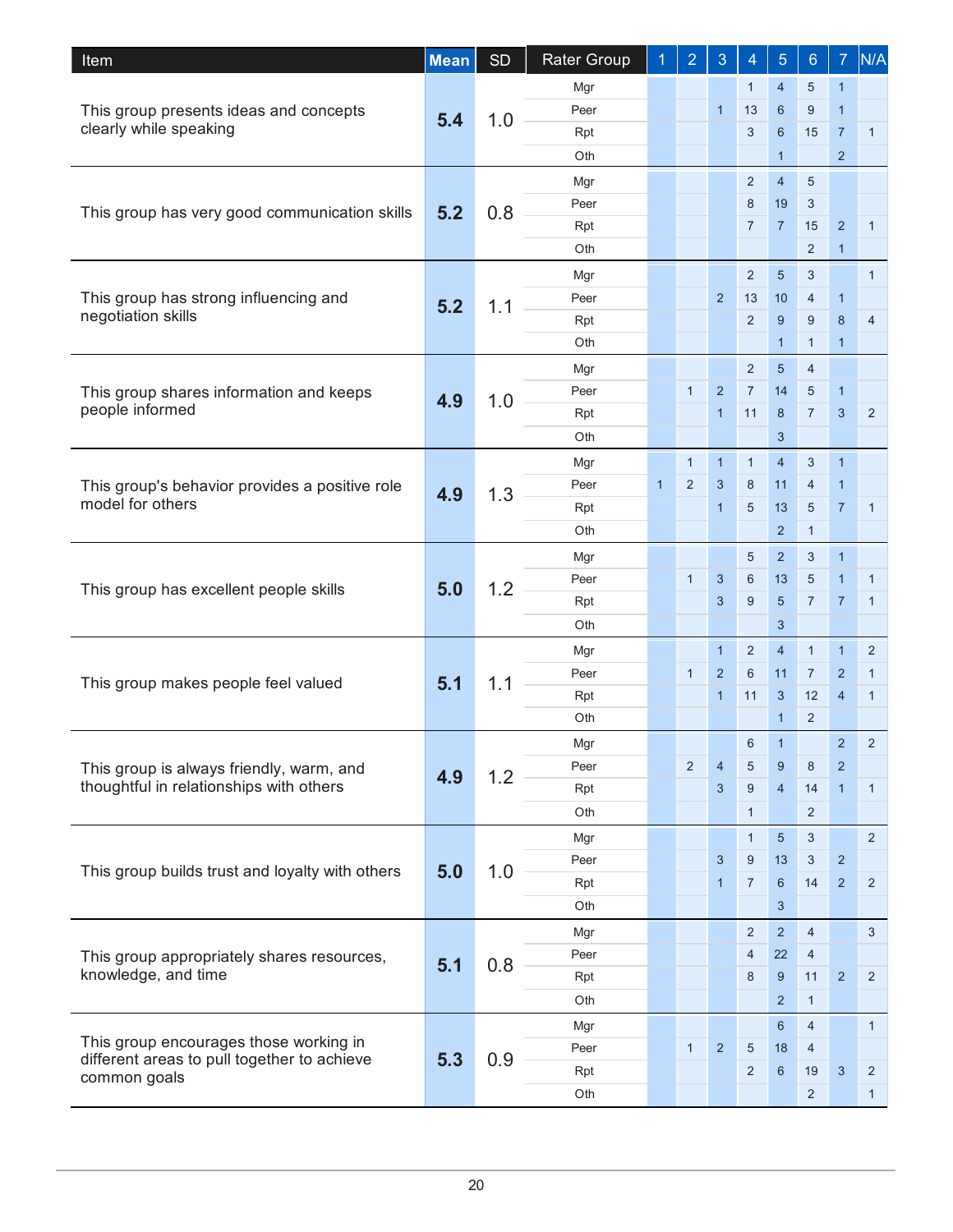| Item                                                                   | <b>Mean</b> | <b>SD</b>  | <b>Rater Group</b> | 1 | $\overline{2}$ | 3              | 4               | 5               | $6\phantom{1}$ | $\overline{7}$ | N/A            |              |                |    |              |                |  |  |
|------------------------------------------------------------------------|-------------|------------|--------------------|---|----------------|----------------|-----------------|-----------------|----------------|----------------|----------------|--------------|----------------|----|--------------|----------------|--|--|
|                                                                        |             |            | Mgr                |   |                | $\mathbf{1}$   | $\mathbf{1}$    | $6\phantom{1}$  | $\overline{2}$ |                | $\mathbf{1}$   |              |                |    |              |                |  |  |
| This group builds very strong relationships with                       | 5.0         | 0.9        | Peer               |   | $\mathbf{1}$   | $\mathbf{1}$   | 8               | 16              | 3              | $\mathbf{1}$   |                |              |                |    |              |                |  |  |
| others                                                                 |             |            | Rpt                |   |                | $\mathbf{1}$   | 5               | 16              | 8              | $\overline{2}$ |                |              |                |    |              |                |  |  |
|                                                                        |             |            | Oth                |   |                |                |                 | $\overline{2}$  |                | $\mathbf{1}$   |                |              |                |    |              |                |  |  |
|                                                                        |             |            | Mgr                |   |                |                | 2               | 3               | 3              |                | 3              |              |                |    |              |                |  |  |
| This group is enthusiastic about improving                             | 5.3         | 1.1        | Peer               |   | 2              | 1              | $\mathbf{1}$    | 13              | $\overline{7}$ |                | 6              |              |                |    |              |                |  |  |
| customer service                                                       |             |            | Rpt                |   |                | $\mathbf{1}$   | 3               | $5\overline{)}$ | 13             | 3              | $\overline{7}$ |              |                |    |              |                |  |  |
|                                                                        |             |            | Oth                |   |                |                |                 |                 | $\overline{2}$ | $\mathbf{1}$   |                |              |                |    |              |                |  |  |
|                                                                        |             |            | Mgr                |   |                |                | 3               | 2               | 3              |                | 3              |              |                |    |              |                |  |  |
| This group has taken initiatives to promote a                          | 5.2         | 1.0        | Peer               |   | $\overline{2}$ |                | 2               | 12              | 8              |                | 6              |              |                |    |              |                |  |  |
| customer service focus in his/her work area                            |             |            | Rpt                |   |                | $\mathbf{1}$   | $\mathbf{1}$    | 11              | 5              | $\overline{2}$ | 12             |              |                |    |              |                |  |  |
|                                                                        |             |            | Oth                |   |                |                |                 |                 | 3              |                |                |              |                |    |              |                |  |  |
|                                                                        |             |            | Mgr                |   |                |                | $\overline{4}$  | $\overline{1}$  | 3              |                | 3              |              |                |    |              |                |  |  |
| This group uses customer feedback to drive                             | 4.9         | 1.1        | Peer               |   | 3              | $\overline{1}$ | 2               | 11              | $\overline{7}$ |                | 6              |              |                |    |              |                |  |  |
| improved performance                                                   |             |            | Rpt                |   |                | $\mathbf{1}$   | $\overline{4}$  | 6               | $\overline{7}$ |                | 14             |              |                |    |              |                |  |  |
|                                                                        |             |            | Oth                |   |                |                |                 |                 | 3              |                |                |              |                |    |              |                |  |  |
|                                                                        |             | 6.3<br>0.7 | Mgr                |   |                |                |                 |                 | $\overline{7}$ | $\overline{4}$ |                |              |                |    |              |                |  |  |
| This group is hardworking and has a good                               |             |            | Peer               |   |                |                |                 | 9               | 8              | 13             |                |              |                |    |              |                |  |  |
| work ethic                                                             |             |            | Rpt                |   |                |                |                 | $\overline{4}$  | 13             | 15             |                |              |                |    |              |                |  |  |
|                                                                        |             | Oth        |                    |   |                |                |                 |                 | 3              |                |                |              |                |    |              |                |  |  |
| This group has the right knowledge and ability<br>to be very effective | 5.9         |            | Mgr                |   |                |                | $\mathbf{1}$    | $\mathbf{1}$    | 5              | $\overline{4}$ |                |              |                |    |              |                |  |  |
|                                                                        |             | 0.9        | Peer               |   |                |                | $\overline{7}$  | $6\phantom{1}$  | 11             | 6              |                |              |                |    |              |                |  |  |
|                                                                        |             |            | Rpt                |   |                |                |                 | 3               | 18             | 10             | $\mathbf{1}$   |              |                |    |              |                |  |  |
|                                                                        |             |            | Oth                |   |                |                |                 | $\mathbf{1}$    | $\mathbf{1}$   | $\mathbf{1}$   |                |              |                |    |              |                |  |  |
|                                                                        | 6.0         |            | Mgr                |   |                |                | $\mathbf{1}$    | $\mathbf{1}$    | $\overline{4}$ | 5              |                |              |                |    |              |                |  |  |
| This group has the right industry experience to                        |             | 1.1        | Peer               |   |                | $\mathbf{1}$   | 6               | 3               | 10             | 10             |                |              |                |    |              |                |  |  |
| be very effective                                                      |             |            | Rpt                |   |                |                | 2               | $6\phantom{1}6$ | 10             | 13             | $\mathbf{1}$   |              |                |    |              |                |  |  |
|                                                                        |             |            | Oth                |   |                |                |                 | $\mathbf{1}$    | $\mathbf{1}$   | $\mathbf{1}$   |                |              |                |    |              |                |  |  |
|                                                                        |             |            | Mgr                |   |                |                | $1 \mid 1$      | $\rightarrow$   | 6              | $\overline{1}$ | $\mathbf{1}$   |              |                |    |              |                |  |  |
| This group has very effective time                                     | 5.4         |            |                    |   |                |                |                 |                 | 1.0            | Peer           |                | $\mathbf{1}$ | $\overline{2}$ | 4  | 13           | 10             |  |  |
| management and organizational skills                                   |             |            |                    |   |                |                |                 | Rpt             |                |                |                | $\mathbf{1}$ | 8              | 20 | $\mathbf{1}$ | $\overline{2}$ |  |  |
|                                                                        |             |            | Oth                |   |                |                |                 |                 | $\mathbf{1}$   | $\overline{2}$ |                |              |                |    |              |                |  |  |
|                                                                        |             |            | Mgr                |   | $\mathbf{1}$   |                |                 | 3               | $\sqrt{5}$     | $\mathbf{1}$   | $\mathbf{1}$   |              |                |    |              |                |  |  |
| This group is very effective in setting and                            | 5.4         | 1.0        | Peer               |   | $\mathbf{1}$   | $\mathbf{1}$   | 6               | $6\phantom{1}$  | 15             |                | $\mathbf{1}$   |              |                |    |              |                |  |  |
| managing his/her work priorities                                       |             |            | Rpt                |   |                |                | 3               | 6               | 18             | $\mathbf{1}$   | 4              |              |                |    |              |                |  |  |
|                                                                        |             |            | Oth                |   |                |                |                 |                 | $\mathbf{1}$   | $\overline{2}$ |                |              |                |    |              |                |  |  |
|                                                                        |             |            | Mgr                |   |                |                | $\mathbf{1}$    | $\overline{4}$  | $\sqrt{5}$     | $\mathbf{1}$   |                |              |                |    |              |                |  |  |
| This group effectively uses goals and                                  | 5.3         | 1.1        | Peer               |   | 2              | $\mathbf{1}$   | $6\phantom{1}6$ | 12              | $\overline{7}$ | $\overline{2}$ |                |              |                |    |              |                |  |  |
| performance indicators to drive improved<br>performance                |             |            | Rpt                |   |                | $\mathbf{1}$   | 2               | 6               | 16             | 3              | 4              |              |                |    |              |                |  |  |
|                                                                        |             |            | Oth                |   |                |                |                 |                 | $\overline{2}$ |                | $\mathbf{1}$   |              |                |    |              |                |  |  |
|                                                                        |             |            | Mgr                |   |                |                | $\mathbf{1}$    | 2               | $\overline{7}$ | $\overline{1}$ |                |              |                |    |              |                |  |  |
| This group completes work in a professional                            |             |            | Peer               |   |                |                | $\mathbf{1}$    | 16              | 13             |                |                |              |                |    |              |                |  |  |
| manner                                                                 | 5.6         | 0.7        | Rpt                |   |                |                | 3               | $\overline{4}$  | 18             | $\overline{5}$ | $\overline{2}$ |              |                |    |              |                |  |  |
|                                                                        |             |            | Oth                |   |                |                |                 |                 | $\mathbf{3}$   |                |                |              |                |    |              |                |  |  |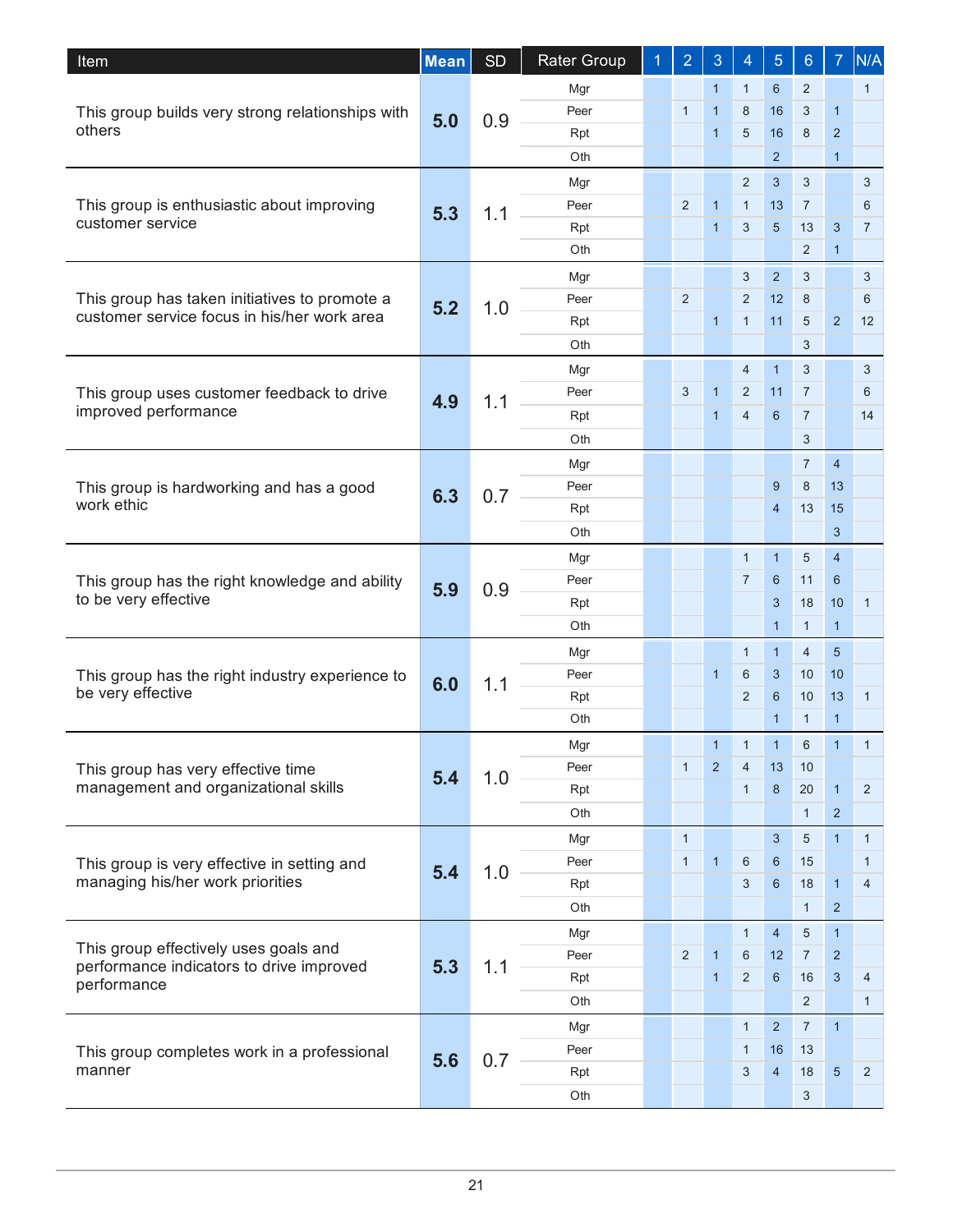| Item                                                     | <b>Mean</b> | <b>SD</b> | <b>Rater Group</b> | $\overline{2}$ | 3              | 4               | 5              | $6\phantom{1}$ | $\overline{7}$  | N/A            |                 |   |   |    |                |  |
|----------------------------------------------------------|-------------|-----------|--------------------|----------------|----------------|-----------------|----------------|----------------|-----------------|----------------|-----------------|---|---|----|----------------|--|
|                                                          |             |           | Mgr                |                |                | $\mathbf{1}$    | $\overline{2}$ | $\overline{7}$ | $\mathbf{1}$    |                |                 |   |   |    |                |  |
| This group performs to a high standard on                | 5.6         | 0.8       | Peer               |                |                | 3               | 16             | 11             |                 |                |                 |   |   |    |                |  |
| challenging assignments                                  |             |           | Rpt                |                |                | 2               | $\overline{5}$ | 17             | $\overline{4}$  | $\overline{4}$ |                 |   |   |    |                |  |
|                                                          |             |           | Oth                |                |                |                 | $\mathbf{1}$   | $\mathbf{1}$   | $\mathbf{1}$    |                |                 |   |   |    |                |  |
|                                                          |             |           | Mgr                |                |                | 2               | $2^{\circ}$    | 5              | $\mathbf{1}$    | $\mathbf{1}$   |                 |   |   |    |                |  |
| This group consistently delivers good results            | 5.6         | 0.7       | Peer               |                |                | $\overline{4}$  | 13             | 13             |                 |                |                 |   |   |    |                |  |
|                                                          |             |           | Rpt                |                |                |                 | 6              | 18             | $\mathbf{3}$    | 5              |                 |   |   |    |                |  |
|                                                          |             |           | Oth                |                |                |                 |                | 2              |                 | $\mathbf{1}$   |                 |   |   |    |                |  |
|                                                          |             |           | Mgr                |                |                | $\mathbf{1}$    | 3              | 6              |                 | $\mathbf{1}$   |                 |   |   |    |                |  |
| This group produces high-quality and error-<br>free work | 5.5         | 0.8       | Peer               |                |                | $\overline{7}$  | 14             | 8              | $\mathbf{1}$    |                |                 |   |   |    |                |  |
|                                                          |             |           | Rpt                |                | $\mathbf{1}$   |                 | 5              | 17             | $\overline{4}$  | 5              |                 |   |   |    |                |  |
|                                                          |             |           | Oth                |                |                |                 |                | 3              |                 |                |                 |   |   |    |                |  |
|                                                          |             |           | Mgr                |                |                | $\mathbf{1}$    | 2              | 5              | 3               |                |                 |   |   |    |                |  |
| This group brings a positive attitude to work            | 5.6         | 0.9       | Peer               |                |                | $\overline{7}$  | 10             | 12             | $\mathbf{1}$    |                |                 |   |   |    |                |  |
|                                                          |             |           | Rpt                |                |                | $\overline{4}$  | 5              | 17             | 6               |                |                 |   |   |    |                |  |
|                                                          |             |           | Oth                |                |                |                 | $\overline{2}$ | $\mathbf{1}$   |                 |                |                 |   |   |    |                |  |
|                                                          |             | 0.8       | Mgr                |                |                |                 | 2              | 9              |                 |                |                 |   |   |    |                |  |
| This group has the passion to make a<br>difference       |             |           | Peer               |                |                | $\overline{2}$  | 11             | 11             | 6               |                |                 |   |   |    |                |  |
|                                                          | 5.8         |           | Rpt                |                | $\mathbf{1}$   | $\mathbf{1}$    | 6              | 17             | 5               | $\overline{2}$ |                 |   |   |    |                |  |
|                                                          |             |           | Oth                |                |                |                 | $\mathbf{1}$   | $\overline{2}$ |                 |                |                 |   |   |    |                |  |
| This group is assertive and energetic                    |             |           | Mgr                |                |                | $\mathbf{1}$    | 3              | 6              | $\mathbf{1}$    |                |                 |   |   |    |                |  |
|                                                          | 5.7         | 1.0       | Peer               |                | 2              | 3               | 9              | 11             | $\sqrt{5}$      |                |                 |   |   |    |                |  |
|                                                          |             |           | Rpt                |                |                | $\mathbf{1}$    | $\overline{7}$ | 15             | 9               |                |                 |   |   |    |                |  |
|                                                          |             |           | Oth                |                |                | $\mathbf{1}$    |                | $\overline{2}$ |                 |                |                 |   |   |    |                |  |
|                                                          |             |           | Mgr                |                | $\mathbf{1}$   | $\mathbf{1}$    | $\overline{2}$ | 5              | 2               |                |                 |   |   |    |                |  |
|                                                          |             |           | Peer               |                | $\mathbf{1}$   | 10              | $\overline{4}$ | $\overline{7}$ | 8               |                |                 |   |   |    |                |  |
| This group is very competitive and driven                | 5.8         | 1.1       | Rpt                |                |                |                 | $\mathbf{1}$   | 16             | 13              | 2              |                 |   |   |    |                |  |
|                                                          |             |           | Oth                |                |                | $\mathbf{1}$    |                | $\mathbf{1}$   | $\mathbf{1}$    |                |                 |   |   |    |                |  |
|                                                          |             |           | Mgr                |                |                | 1               | $\sqrt{2}$     | $\overline{7}$ | $\mathbf{1}$    |                |                 |   |   |    |                |  |
| This group holds others accountable for                  | 5.7         |           |                    |                |                |                 |                |                | Peer            |                | $\mathbf{1}$    | 5 | 6 | 14 | $\overline{4}$ |  |
| completing their work                                    |             |           |                    | 0.9            | Rpt            |                 |                | $\mathbf{1}$   | $\overline{7}$  | 16             | $6\phantom{1}6$ | 2 |   |    |                |  |
|                                                          |             |           | Oth                |                |                |                 | $\mathbf{1}$   | $\overline{2}$ |                 |                |                 |   |   |    |                |  |
|                                                          |             |           | Mgr                |                |                |                 | 5              | 5              |                 | $\mathbf{1}$   |                 |   |   |    |                |  |
| This group holds people accountable to the               |             |           | Peer               |                |                | 4               | 13             | 12             | $\mathbf{1}$    |                |                 |   |   |    |                |  |
| organization's values and expectations                   | 5.6         | 0.7       | Rpt                |                |                |                 | 11             | 13             | $5\phantom{.0}$ | 3              |                 |   |   |    |                |  |
|                                                          |             |           | Oth                |                |                |                 | $\mathbf{1}$   | $\overline{2}$ |                 |                |                 |   |   |    |                |  |
|                                                          |             |           | Mgr                |                | $\mathbf{1}$   | $\mathbf{1}$    | $\overline{4}$ | $\overline{4}$ | $\mathbf{1}$    |                |                 |   |   |    |                |  |
| This group recognizes and challenges poor                |             |           | Peer               |                | 2              | $6\phantom{1}6$ | 10             | 11             | $\mathbf{1}$    |                |                 |   |   |    |                |  |
| performance in others                                    | 5.3         | 0.9       | Rpt                |                |                | 3               | 10             | 13             | $\overline{2}$  | $\overline{4}$ |                 |   |   |    |                |  |
|                                                          |             |           | Oth                |                |                | $\mathbf{1}$    |                |                |                 | $\overline{2}$ |                 |   |   |    |                |  |
|                                                          |             |           | Mgr                |                |                | $\overline{4}$  | 3              | $\mathbf{3}$   | $\mathbf{1}$    |                |                 |   |   |    |                |  |
|                                                          |             |           |                    |                |                |                 |                |                |                 |                |                 |   |   |    |                |  |
|                                                          |             |           | Peer               | $\overline{2}$ | 3              | 5               | 11             | 9              |                 |                |                 |   |   |    |                |  |
| This group works hard to improve morale                  | 4.9         | 1.2       | Rpt                | $\mathbf{1}$   | $\overline{2}$ | 9               | 10             | 5              | $\overline{4}$  | $\mathbf{1}$   |                 |   |   |    |                |  |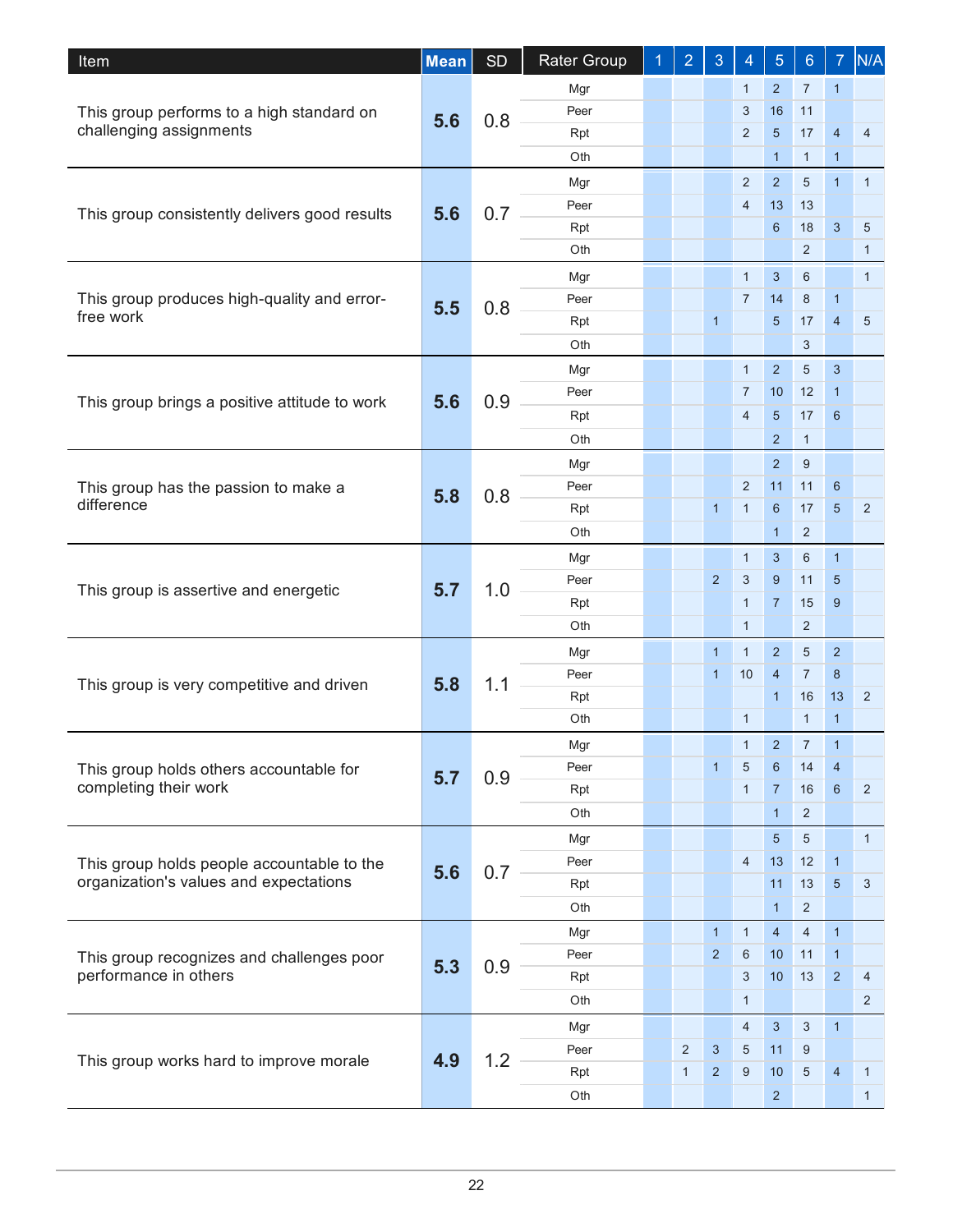| <b>Item</b>                                                                              | <b>Mean</b> | <b>SD</b>  | Rater Group | 1   | $\overline{2}$ | 3              | $\overline{4}$ | 5              | $6\phantom{.}6$ | $\overline{7}$ | N/A            |              |              |
|------------------------------------------------------------------------------------------|-------------|------------|-------------|-----|----------------|----------------|----------------|----------------|-----------------|----------------|----------------|--------------|--------------|
| This group helps create a positive working<br>environment that encourages people to work |             | 4.9<br>1.0 | Mgr         |     |                | $\mathbf{1}$   | 2              | 3              | $\overline{4}$  |                | $\mathbf{1}$   |              |              |
|                                                                                          |             |            | Peer        |     | $\mathbf{1}$   | $\overline{4}$ | 9              | 11             | $\overline{4}$  | $\mathbf{1}$   |                |              |              |
| to their full potential                                                                  |             |            | Rpt         |     |                |                | 8              | 10             | 12              | $\overline{1}$ | $\mathbf{1}$   |              |              |
|                                                                                          |             |            | Oth         |     |                |                |                | $\overline{2}$ |                 |                | $\mathbf{1}$   |              |              |
|                                                                                          |             |            | Mgr         |     |                |                | 3              | $\overline{4}$ | 2               |                | $\overline{2}$ |              |              |
| This group is effective in coaching and                                                  | 4.8         | 1.0        | Peer        |     |                | $\overline{4}$ | 8              | 10             | 8               |                |                |              |              |
| developing others                                                                        |             |            | Rpt         |     |                | $\overline{2}$ | 9              | 12             | $\overline{4}$  | $\overline{4}$ | $\mathbf{1}$   |              |              |
|                                                                                          |             |            | Oth         |     |                |                | $\overline{2}$ |                | $\mathbf{1}$    |                |                |              |              |
|                                                                                          |             |            | Mgr         |     |                | $\mathbf{1}$   |                | 6              | 3               | $\mathbf{1}$   |                |              |              |
| This group is very effective in setting long-term                                        | 5.0         | 1.1        | Peer        |     | $\mathbf{1}$   | $\overline{4}$ | 8              | 11             | 6               |                |                |              |              |
| stretch goals                                                                            |             |            | Rpt         |     |                | $\mathbf{1}$   | 3              | 11             | 9               | 3              | 5              |              |              |
|                                                                                          |             |            | Oth         |     |                |                |                | $\mathbf{1}$   | $\mathbf{1}$    |                | $\mathbf{1}$   |              |              |
|                                                                                          |             |            | Mgr         |     |                |                | $\mathbf{1}$   | $\mathbf{3}$   | $\overline{7}$  |                |                |              |              |
| This group sets high expectations for                                                    | 5.5         | 0.8        | Peer        |     |                | $\mathbf{1}$   | 5              | 14             | 9               | $\mathbf{1}$   |                |              |              |
| performance and performance improvement                                                  |             |            | Rpt         |     |                |                | 2              | 9              | 15              | $\overline{4}$ | $\overline{2}$ |              |              |
|                                                                                          |             |            | Oth         |     |                |                |                |                | 3               |                |                |              |              |
|                                                                                          | 5.0         |            |             | Mgr |                |                |                |                | $\overline{7}$  | 3              | $\mathbf{1}$   |              |              |
| This group promotes and communicates a                                                   |             |            |             |     | 1.1            | Peer           |                | 2              | $\overline{4}$  | $\overline{7}$ | 16             | $\mathbf{1}$ |              |
| long-term vision for our organization                                                    |             |            | Rpt         |     |                | $\overline{2}$ | 2              | 9              | 12              | $\overline{4}$ | 3              |              |              |
|                                                                                          |             |            | Oth         |     |                |                |                |                | $\overline{2}$  | $\mathbf{1}$   |                |              |              |
|                                                                                          |             |            | Mgr         |     |                |                |                | $\overline{4}$ | $\overline{7}$  |                |                |              |              |
| This group always looks for improvement                                                  |             | 5.6        |             |     | 0.8            | Peer           |                |                |                 | 5              | 15             | 9            | $\mathbf{1}$ |
| opportunities and to deliver better results                                              |             |            | Rpt         |     |                | $\mathbf{1}$   | $\mathbf{1}$   | $\overline{4}$ | 18              | 6              | $\overline{2}$ |              |              |
|                                                                                          |             |            | Oth         |     |                |                |                | 2              | $\mathbf{1}$    |                |                |              |              |
|                                                                                          |             |            | Mgr         |     |                |                | $\overline{4}$ | $\overline{2}$ | 3               | $\overline{2}$ |                |              |              |
| This group often suggests new and original                                               | 5.1         | 1.1        | Peer        |     | $\mathbf{1}$   | $\overline{2}$ | 9              | 14             | 3               | $\mathbf{1}$   |                |              |              |
| ideas                                                                                    |             |            | Rpt         |     |                |                | $\overline{4}$ | 8              | 14              | 3              | 3              |              |              |
|                                                                                          |             |            | Oth         |     |                |                | $\overline{2}$ |                | $\mathbf{1}$    |                |                |              |              |
|                                                                                          |             |            | Mgr         |     |                |                |                | $\overline{4}$ | 6               | $\mathbf{1}$   |                |              |              |
| This group thinks long-term about new                                                    |             |            | Peer        |     | $\mathbf{1}$   | 4              | 3              | 13             | 8               | $\mathbf{1}$   |                |              |              |
| opportunities                                                                            | 5.5         | 1.1        | Rpt         |     |                |                | 2              | $\overline{4}$ | 17              | $\overline{7}$ | $\overline{2}$ |              |              |
|                                                                                          |             |            | Oth         |     |                |                |                | $\mathbf{1}$   |                 | $\overline{2}$ |                |              |              |